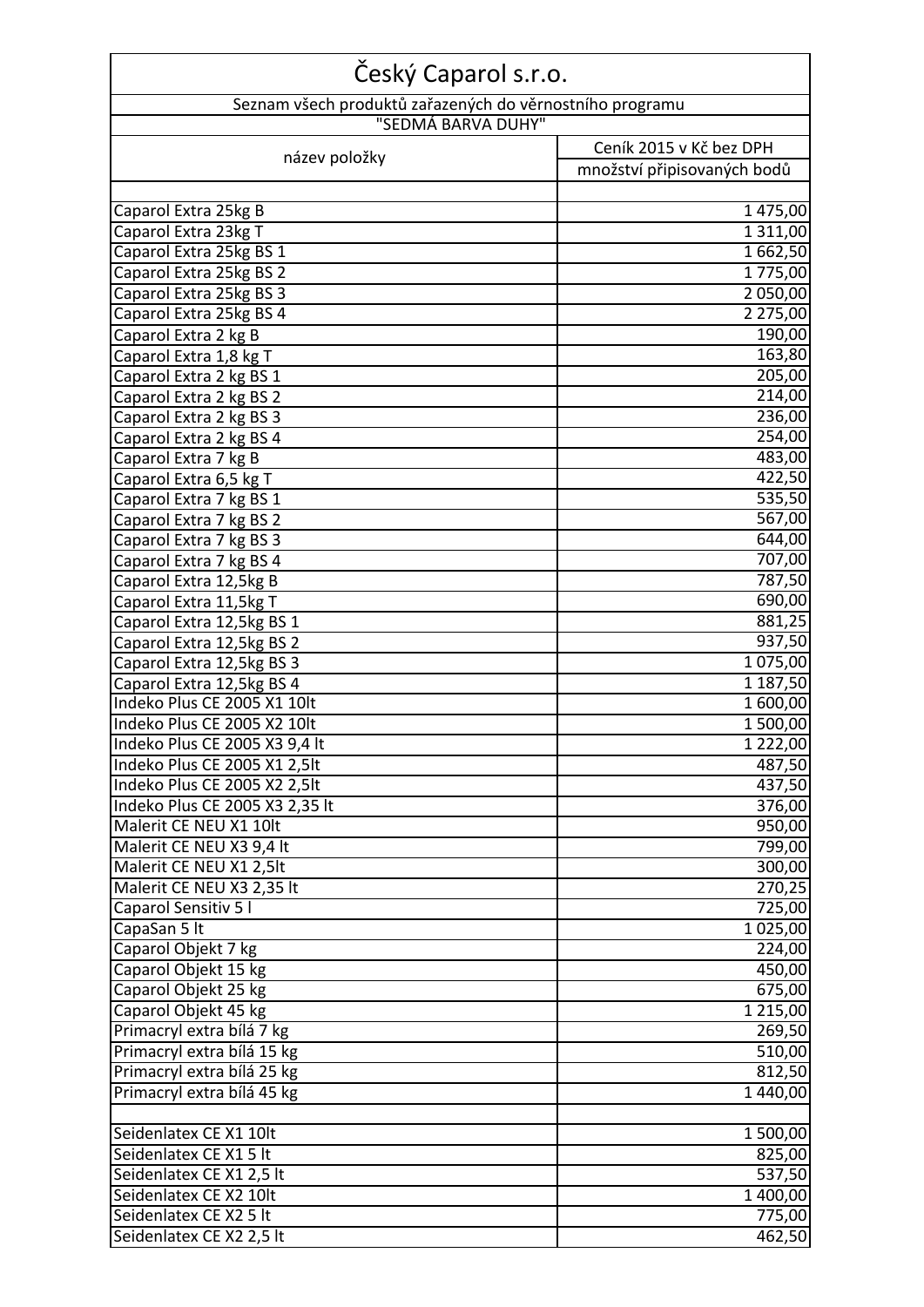| Český Caparol s.r.o.                                     |                             |  |
|----------------------------------------------------------|-----------------------------|--|
| Seznam všech produktů zařazených do věrnostního programu |                             |  |
| "SEDMÁ BARVA DUHY"                                       |                             |  |
| název položky                                            | Ceník 2015 v Kč bez DPH     |  |
|                                                          | množství připisovaných bodů |  |
|                                                          |                             |  |
| Seidenlatex CE X3 9,4lt NEU                              | 1 2 2 2 , 0 0               |  |
| Seidenlatex CE X3 4,7 lt                                 | 681,50                      |  |
| Seidenlatex CE X3 2,35 lt                                | 411,25                      |  |
| Caparol MattLatex 12,5 LT                                | 1875,00                     |  |
| Caparol MattLatex 12,5 LT zvl. odstín                    | 2 625,00                    |  |
| Sylitol Bio CE X1 10lt                                   |                             |  |
| Sylitol Bio CE X1 5lt                                    | 990,00<br>600,00            |  |
|                                                          |                             |  |
| Calcimur vápená Kalkinnenfarbe 25kg                      | 1750,00                     |  |
| Calcimur vápená Kalkinnenfarbe 25kg BS 1                 | 1937,50                     |  |
| Calcimur vápená Kalkinnenfarbe 25kg BS 2                 | 2 050,00                    |  |
| Calcimur vápená Kalkinnenfarbe 25kg BS 3                 | 2 3 2 5 , 0 0               |  |
| Calcimur vápená Kalkinnenfarbe 25kg BS 4                 | 2 550,00                    |  |
|                                                          |                             |  |
| Deco Lasur lesklá 5lt                                    | 950,00                      |  |
| Deco Lasur matná 5lt                                     | 1 100,00                    |  |
| Deco Lasur lesklá 2,5 lt                                 | 562,50                      |  |
| Deco Lasur matná 2,5 lt                                  | 600,00                      |  |
| Arte Lasur 5lt                                           | 1850,00                     |  |
| Arte Lasur 2,5 L                                         | 975,00                      |  |
| Arte-Lasur Color Ferrara 2,5 lt                          | 1 187,50                    |  |
| Arte-Lasur Color Grosseto 2,5 lt                         | 1 187,50                    |  |
| Arte-Lasur Color Livorno 2,5 lt                          | 1 187,50                    |  |
| StuccoDecor DI LUCE 2,5 lt                               | 1050,00                     |  |
| StuccoDecor DI LUCE 5 lt                                 | 1975,00                     |  |
| CD Stucco Decor Wachsdispersion 500 ML                   | 475,00                      |  |
| CD Stucco Satinato 2,5 LT                                | 1 375,00                    |  |
| CD Stucco Satinato 5 LT                                  | 2 600,00                    |  |
| Capaplast 22kg                                           | 3850,00                     |  |
| Calcino-Decor jemný 12 kg                                | 4 200,00                    |  |
| Calcino impregnační pasta 0,75 kg                        | 790,00                      |  |
| Capacoll GK 16 kg                                        | 1 1 2 0 , 0 0               |  |
| Capadecor ArteTwin Basic 5 It                            | 2 100,00                    |  |
| Capadecor ArteTwin Effect Gold 2,5lt                     | 1 437,50                    |  |
| Capadecor ArteTwin Effect Silber 2,5lt                   | 1 437,50                    |  |
| METALLOCRYL INTERIOR 2,5 LT                              | 825,00                      |  |
| <b>METALLOCRYL INTERIOR 5 LT</b>                         | 1 600,00                    |  |
| FantasticFleece Antimo 13 m                              | 3 250,00                    |  |
| FantasticFleece Aronda 13 m                              | 3 250,00                    |  |
| FantasticFleece Belura 13 m                              | 3 250,00                    |  |
| FantasticFleece Leano 13 m                               | 3 250,00                    |  |
| FantasticFleece Legra 13 m                               | 3 250,00                    |  |
| FantasticFleece Lino mit Quarz 13 m                      | 3 250,00                    |  |
| FantasticFleece Lukida 13 m                              | 3 250,00                    |  |
| FantasticFleece Miko 13 m                                | 3 250,00                    |  |
| FantasticFleece Sario 13 m                               | 3 250,00                    |  |
| FantasticFleece Tisano 13 m                              | 3 250,00                    |  |
| FantasticFleece Xora 13 m                                | 3 250,00                    |  |
| Pigment Switch Desert Light 100 g                        | 2 300,00                    |  |
| Pigment Switch Lagoon Water 100 g                        | 2 300,00                    |  |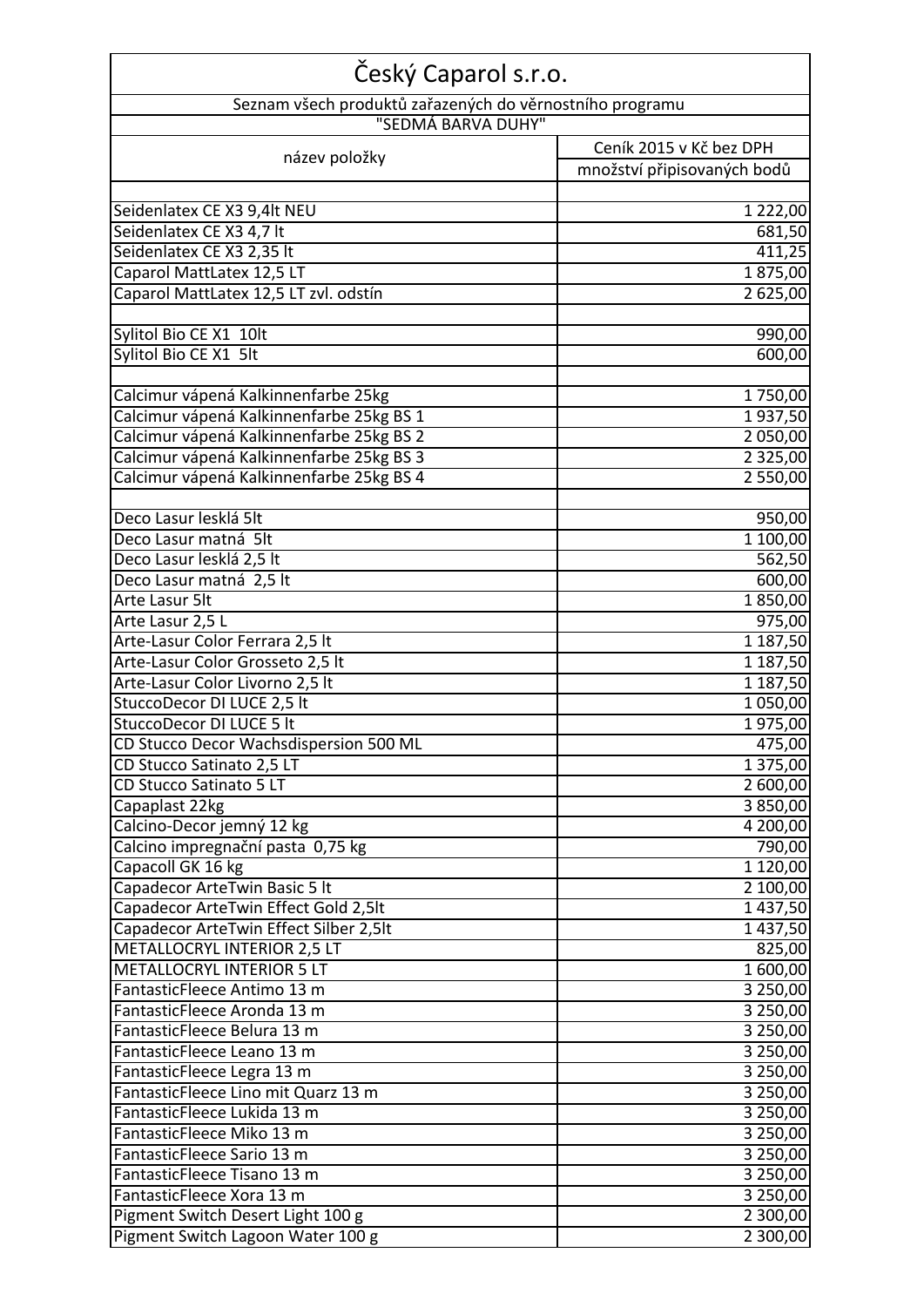| Český Caparol s.r.o.                                     |                             |  |
|----------------------------------------------------------|-----------------------------|--|
| Seznam všech produktů zařazených do věrnostního programu |                             |  |
| "SEDMÁ BARVA DUHY"                                       | Ceník 2015 v Kč bez DPH     |  |
| název položky                                            |                             |  |
|                                                          | množství připisovaných bodů |  |
| CapaGold 2,5 Ltr.                                        | 1650,00                     |  |
| CapaGold 5 Ltr.                                          | 3 200,00                    |  |
| Effektgrund 2,5 lt                                       | 575,00                      |  |
| Effektgrund 5 lt                                         | 1 000,00                    |  |
| Accento Decorspachtel 2015 10 kg                         | 900,00                      |  |
| Accento Effektspachtel 1 kg transp.                      | 260,00                      |  |
| Accento Effektspachtel 1 kg zlatý                        | 335,00                      |  |
| Accento Effektspachtel 1 kg stříbrný                     | 335,00                      |  |
| Accento Effektspachtel 1 kg měď                          | 335,00                      |  |
| Capatect Stellanova dark 8 kg                            | 2 120,00                    |  |
| Capatect Stellanova ice 8 kg                             | 2 120,00                    |  |
|                                                          |                             |  |
| IndekoW 10 lt                                            | 1950,00                     |  |
| IndekoW 2,5lt                                            | 575,00                      |  |
| Iso deck 15kg                                            | 1725,00                     |  |
| Fungitex W 12,5 lt                                       | 3 125,00                    |  |
| Synthesan Rapidomat 20 kg                                | 4 000,00                    |  |
|                                                          |                             |  |
| Amphisil CE X1 10lt                                      | $\overline{1}$ 750,00       |  |
| Amphisil CE X2 10lt                                      | 1560,00                     |  |
| Amphisil CE X1 2,5lt                                     | 487,50                      |  |
| Amphisil CE X2 2,5lt                                     | 462,50                      |  |
| Caparol AcrylStar 25kg                                   | 1875,00                     |  |
| Muresko Plus 25kg B                                      | 3 250,00                    |  |
| Muresko Plus 25kg BS 1                                   | 3 437,50                    |  |
| Muresko Plus 25kg BS 2                                   | 3 550,00                    |  |
| Muresko Plus 25kg BS 3                                   | 3 825,00                    |  |
| Muresko Plus 25kg BS 4                                   | 4 050,00                    |  |
| Muresko Premium CE X1 10 lt                              | 2 300,00                    |  |
| Muresko Premium CE X2 10 lt                              | 2 100,00                    |  |
| Muresko Premium CE X3 9,4 lt                             | 1880,00                     |  |
| Muresko Premium CE X1 2,5 lt                             | 675,00                      |  |
| Muresko Premium CE X2 2,5 lt                             | 637,50                      |  |
| Muresko Premium CE X3 2,35 lt                            | 564,00                      |  |
| Muresko Plus CE X1 10lt                                  | 1890,00                     |  |
| Muresko Plus CE X2 10lt                                  | 1750,00                     |  |
| Muresko Plus CE X3 10lt                                  | 1650,00                     |  |
| Muresko Plus CE X1 5lt                                   | 1050,00                     |  |
| Muresko Plus CE X2 5lt                                   | 1 025,00                    |  |
| Muresko Plus CE X3 5lt                                   | 975,00                      |  |
| Muresko Plus CE X1 2,5lt                                 | 562,50                      |  |
| Muresko Plus CE X2 2,5lt                                 | 525,00                      |  |
| Muresko Plus CE X3 2,5lt                                 | 500,00                      |  |
| Primalon nátěrová omítka 25kg                            | 3 250,00                    |  |
| Amphibolin CE X1 10 lt                                   | 2 300,00                    |  |
| Amphibolin CE X2 10 lt                                   | 2 100,00                    |  |
| Amphibolin CE X3 9,4 lt                                  | 1880,00                     |  |
| Amphibolin CE X1 5 lt                                    | 1 275,00                    |  |
| Amphibolin CE X2 5 lt                                    | 1 225,00                    |  |
| Amphibolin CE X3 4,7 lt                                  | 1010,50                     |  |
| Amphibolin CE X1 1,25 lt                                 | 418,75                      |  |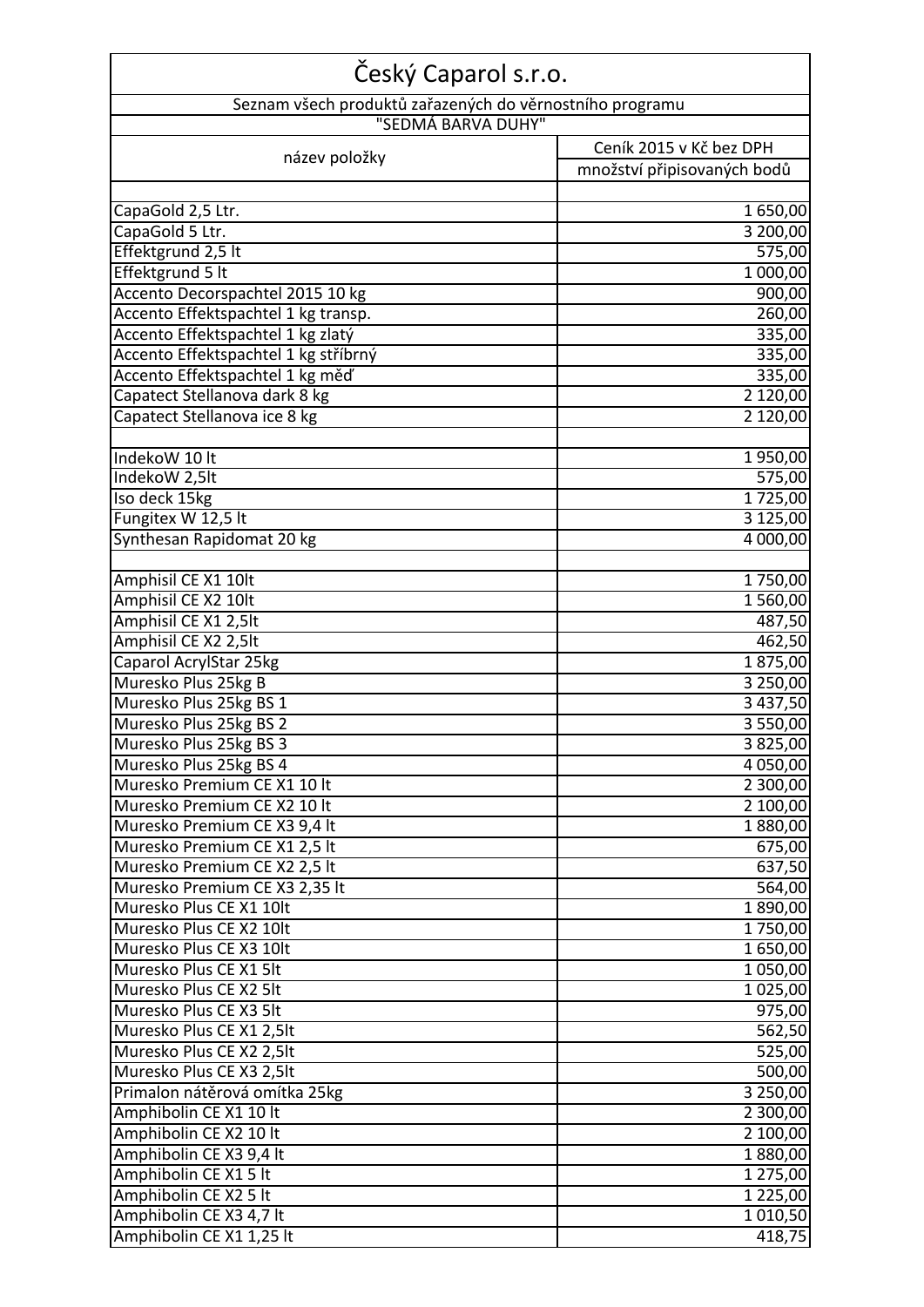| Český Caparol s.r.o.                                                     |                             |  |
|--------------------------------------------------------------------------|-----------------------------|--|
| Seznam všech produktů zařazených do věrnostního programu                 |                             |  |
| "SEDMÁ BARVA DUHY"                                                       |                             |  |
| název položky                                                            | Ceník 2015 v Kč bez DPH     |  |
|                                                                          | množství připisovaných bodů |  |
|                                                                          |                             |  |
| Amphibolin CE X2 1,25 lt<br>Amphibolin CE X3 1,175 lt                    | 406,25<br>346,63            |  |
| <b>METALLOCRYL EXTERIOR 10 LT</b>                                        | 6 300,00                    |  |
| <b>METALLOCRYL EXTERIOR 5 LT</b>                                         | 3 300,00                    |  |
| Muresko Nespri 25 kg B                                                   | 3 625,00                    |  |
| Muresko Nespri 25 kg BS 1                                                | 3812,50                     |  |
| Muresko Nespri 25 kg BS 2                                                | 3 9 2 5 , 0 0               |  |
| Muresko Nespri 25 kg BS 3                                                | 4 200,00                    |  |
| Muresko Nespri 25 kg BS 4                                                | 4 4 2 5 , 0 0               |  |
|                                                                          |                             |  |
| Sylitol FassadenFarbe 25kg B                                             | 3 250,00                    |  |
| Sylitol FassadenFarbe 25kg BS 1                                          | 3 437,50                    |  |
| Sylitol FassadenFarbe 25kg BS 2                                          | 3 550,00                    |  |
| Sylitol FassadenFarbe 25kg BS 3                                          | 3825,00                     |  |
| Sylitol FassadenFarbe 25kg BS 4                                          | 4 0 5 0 , 0 0               |  |
| Sylitol Finish CE X1 10lt                                                | 1800,00                     |  |
| Sylitol Finish CE X1 2,5lt                                               | 587,50                      |  |
| Sylitol Finish CE X3 9,4 lt                                              | 1 645,00                    |  |
| Sylitol Finish CE X3 2,35 lt                                             | 528,75                      |  |
| Sylitol Minera 22kg                                                      | 1980,00                     |  |
| Histolith Antik-Lasur 10lt                                               | 1 350,00                    |  |
| Sylitol Compact 12,5lt                                                   | 2 375,00                    |  |
| AmphiSilan 25kg B                                                        | 4 375,00                    |  |
| AmphiSilan 25kg BS 1                                                     | 4 5 6 2,50                  |  |
| AmphiSilan 25kg BS 2                                                     | 4 675,00                    |  |
| AmphiSilan 25kg BS 3                                                     | 4 950,00                    |  |
| AmphiSilan 25kg BS 4                                                     | 5 175,00                    |  |
| Amphisilan PLus CE X1 10 lt                                              | 2 300,00                    |  |
| Amphisilan Plus CE X3 9,4lt                                              | 1880,00                     |  |
| Amphisilan Plus CE X1 2,5lt                                              | 675,00                      |  |
| Amphisilan Plus CE X3 2,35lt                                             | 517,00                      |  |
| Carbosol Compact 25 kg B                                                 | 5 125,00                    |  |
| Carbosol Compact 25 kg BS 1                                              | 5 3 1 2,50                  |  |
| Carbosol Compact 25 kg BS 2                                              | 5 425,00                    |  |
| Carbosol Compact 25 kg BS 3                                              | 5700,00                     |  |
| Carbosol Compact 25 kg BS 4                                              | 5925,00                     |  |
| Carbosol Nespri 25 kg B                                                  | 5 250,00                    |  |
| Carbosol Nespri 25 kg BS 1                                               | 5 437,50                    |  |
| Carbosol Nespri 25 kg BS 2                                               | 5 550,00                    |  |
| Carbosol Nespri 25 kg BS 3                                               | 5 825,00                    |  |
| Carbosol Nespri 25 kg BS 4                                               | 6 050,00                    |  |
| Carbosol Intensiv Nespri 25 kg BS 3                                      | 5 875,00                    |  |
| Carbosol Intensiv Nespri 25 kg BS 4                                      | 6 250,00                    |  |
|                                                                          |                             |  |
| Calcimur Kalkaussenfarbe 25kg                                            | 2 750,00                    |  |
| Calcimur Kalkaussenfarbe 25 kg BS 1                                      | 2 937,50                    |  |
| Calcimur Kalkaussenfarbe 25kg BS 2<br>Calcimur Kalkaussenfarbe 25kg BS 3 | 3 050,00                    |  |
| Calcimur Kalkaussenfarbe 25kg BS 4                                       | 3 3 2 5 , 0 0<br>3550,00    |  |
|                                                                          |                             |  |
|                                                                          |                             |  |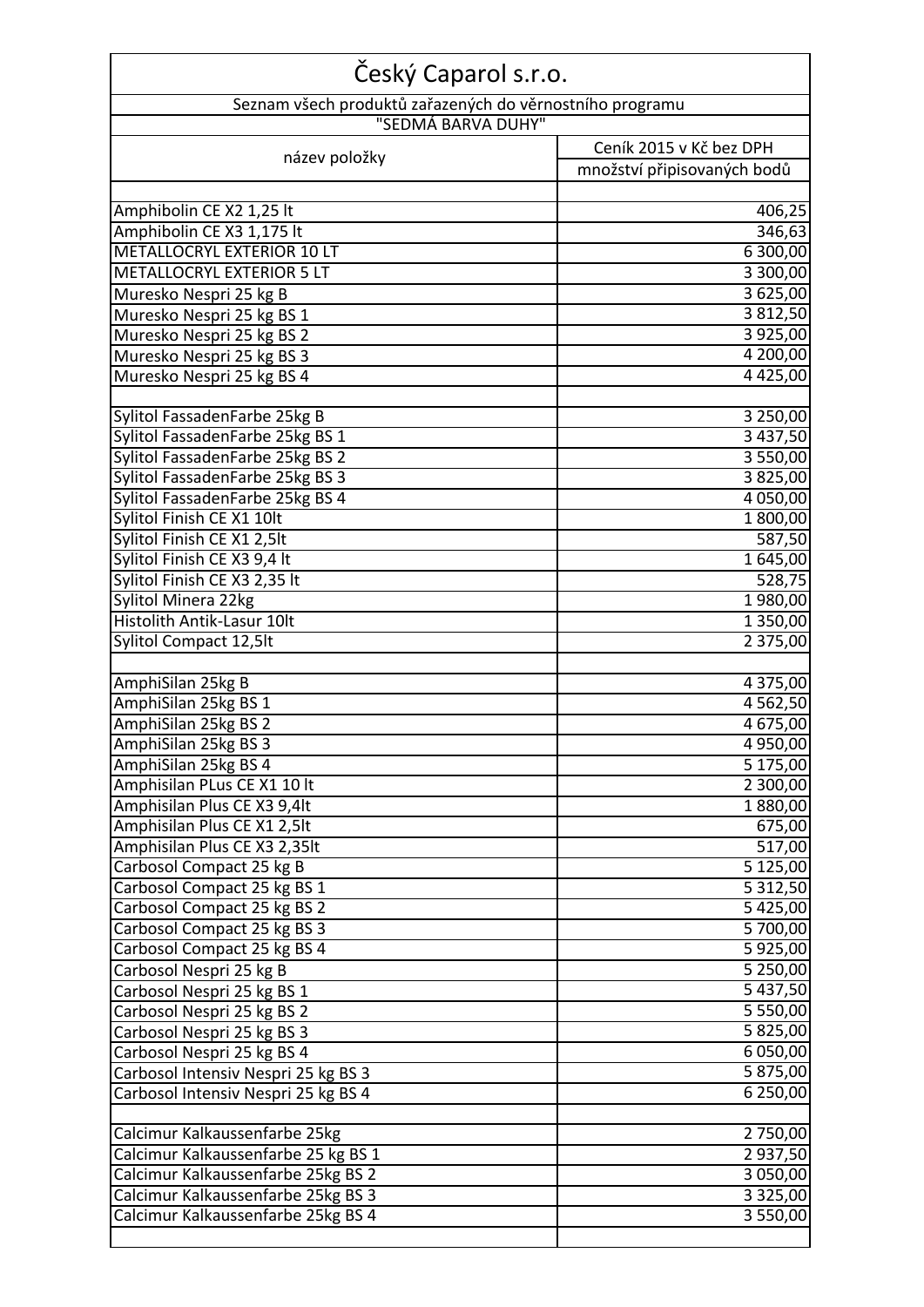| Český Caparol s.r.o.                                             |                             |  |
|------------------------------------------------------------------|-----------------------------|--|
| Seznam všech produktů zařazených do věrnostního programu         |                             |  |
| "SEDMÁ BARVA DUHY"                                               |                             |  |
| název položky                                                    | Ceník 2015 v Kč bez DPH     |  |
|                                                                  | množství připisovaných bodů |  |
|                                                                  |                             |  |
| Disboxan 450 1lt                                                 | 2 2 5 0 , 0 0               |  |
| Disboxan 450 5lt                                                 | 10 700,00                   |  |
| Fibrosil renovační b. na omítky 25kg                             | 2 750,00                    |  |
| FibroSil 25 KG zvl. odstín                                       | 3 125,00                    |  |
| PermaSilan 12,5 LT                                               | 2 375,00                    |  |
| PermaSilan 12,5 LT zvl. odstín                                   | 3 250,00                    |  |
| Cap-elast fáze 1 pl.-el. fas. n. 12,5lt                          | 3 250,00                    |  |
| Cap-elast CE fáze 2, X1, 12,5 lt                                 | 3 687,50                    |  |
| Cap-elast CE fáze 2, X3, 11,75 l                                 | 3 2 3 1 , 2 5               |  |
| Synthesan Fassadenfarbe 25kg                                     | 8 125,00                    |  |
| Disbocret 535 BetonLasur 12,5 lt                                 | 2 812,50                    |  |
| Synthesan Isolierspray 2015 400 ml                               | 0,00                        |  |
| DUPA-INN VERFLÜSSIGER AF-VERDÜNNUNG 205 5 lt                     | 900,00                      |  |
| Capalac Streichverdünnung 200 1 lt                               | 250,00                      |  |
| Capalac Streichverdünnung 200 5 lt                               | 750,00                      |  |
| Capalac Streichverdünnung 200 30 lt                              | 3 600,00                    |  |
|                                                                  |                             |  |
| Caparolcolor 0,75lt Aprikose                                     | 157,50                      |  |
| Caparolcolor 0,75lt Basalt                                       | 157,50                      |  |
| Caparolcolor 0,75lt Cognac                                       | 157,50                      |  |
| Caparolcolor 0,75lt Granat                                       | 157,50                      |  |
| Caparolcolor 0,75lt Havana                                       | 157,50                      |  |
| Caparolcolor 0,75lt Iris                                         | $\overline{1}$ 57,50        |  |
| Caparolcolor 0,75lt Mais                                         | 157,50                      |  |
| Caparolcolor 0,75lt Marone                                       | 157,50                      |  |
| Caparolcolor 0,75lt Nutria                                       | 157,50                      |  |
| Caparolcolor 0,75lt Schiefer                                     | 157,50                      |  |
| Caparolcolor 0,75lt Terra                                        | 157,50                      |  |
| Caparolcolor 0,75lt Tibet                                        | 157,50                      |  |
| Caparolcolor Diva 0,75lt Atlantis                                | $\overline{172,50}$         |  |
| Caparolcolor Diva 0,75lt Cosmos                                  | 172,50                      |  |
| Caparolcolor Diva 0,75lt Graphit                                 | 172,50                      |  |
| Caparolcolor Diva 0,75lt Ingwer                                  | 172,50                      |  |
| Caparolcolor Diva 0,75lt Kiesel                                  | 172,50                      |  |
| Caparolcolor Diva 0,75lt Lapis                                   | 172,50                      |  |
| Caparolcolor Diva 0,75lt Madeira                                 | 172,50                      |  |
| Caparolcolor Diva 0,75lt Mocca                                   | 172,50                      |  |
| Caparolcolor Diva 0,75lt Muskat                                  | 172,50                      |  |
| Caparolcolor Diva 0,75lt Salbei                                  | 172,50                      |  |
| Caparolcolor Diva 0,75lt Savanne                                 | 172,50                      |  |
|                                                                  |                             |  |
| Calcino-Color Agave 100 0,25kg                                   | 625,00                      |  |
| Calcino-Color Agave 65g 0,25kg<br>Calcino-Color Aprico 65 0,25kg | 730,00<br>610,00            |  |
| Calcino-Color Bordeaux 40 0,25kg                                 | 780,00                      |  |
| Calcino-Color Caramell 100 0,25kg                                | 630,00                      |  |
| Calcino-Color Korall 165 0,25kg                                  | 830,00                      |  |
| Calcino-Color Lachs 75 0,25kg                                    | 725,00                      |  |
| Calcino-Color Laser 20 0,25kg                                    | 1 660,00                    |  |
| Calcino-Color Lazur 125 0,25kg                                   | 1 4 2 0 , 0 0               |  |
| Calcino-Color Olive 5 0,25kg                                     | 820,00                      |  |
|                                                                  |                             |  |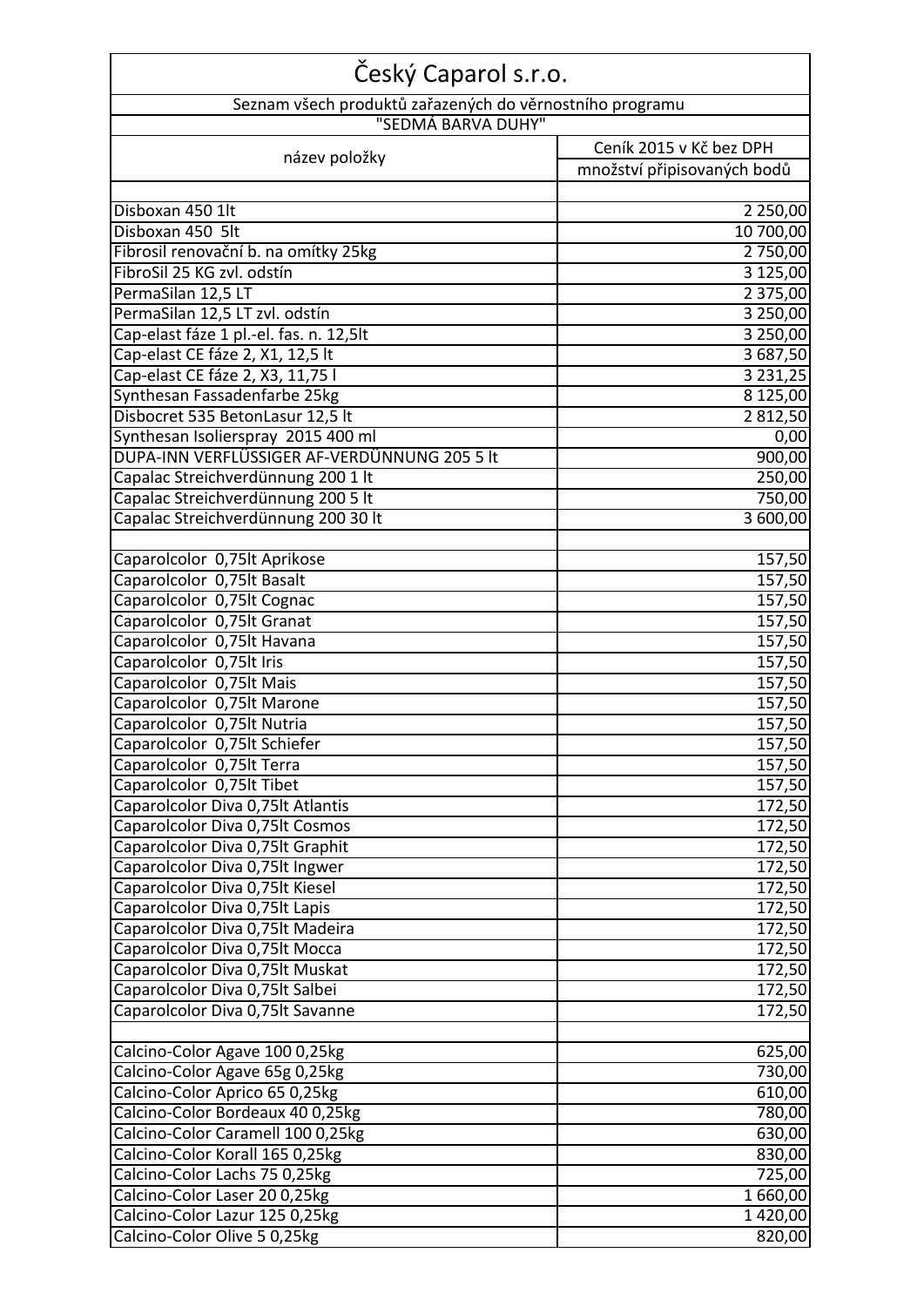| Český Caparol s.r.o.                                                     |                             |
|--------------------------------------------------------------------------|-----------------------------|
| Seznam všech produktů zařazených do věrnostního programu                 |                             |
| "SEDMÁ BARVA DUHY"                                                       |                             |
| název položky                                                            | Ceník 2015 v Kč bez DPH     |
|                                                                          | množství připisovaných bodů |
|                                                                          |                             |
| Calcino-Color Onyx 100 0,25kg                                            | 590,00                      |
| Calcino-Color Pacific 100 0,25kg                                         | 660,00                      |
| Calcino-Color Pacific 5 0,25kg                                           | 960,00                      |
| Calcino-Color Palazzo 220 0,25kg                                         | 600,00                      |
| Calcino-Color Palazzo 225 0,25kg                                         | 730,00                      |
| Calcino-Color Palazzo 330 0,25kg                                         | 610,00                      |
| Calcino-Color Patina 35 0,25kg<br>Calcino-Color Patina 40 0,25kg         | 590,00<br>1420,00           |
| Calcino-Color Patina 65 0,25kg                                           | 1470,00                     |
| Calcino-Color Rose 105 0,25kg                                            | 840,00                      |
| Calcino-Color Siena 165 0,25kg                                           | 610,00                      |
| Calcino-Color Tundra 5 0,25kg                                            | 640,00                      |
|                                                                          |                             |
|                                                                          |                             |
| Sylitol fassadenspachtel 10 lt<br>Histolith fasádní renovační tmel 25 kg | 1 250,00                    |
|                                                                          | 475,00                      |
| Cap-elast rissspachtel 10 kg                                             | 1 600,00                    |
| Caparol Akkordspachtel tmel jemný 25kg                                   | 750,00                      |
| Caparol Akkordspachtel tmel střední 25kg                                 | 750,00                      |
| Caparol Akkordspachtel tmel jemný 8 kg                                   | 336,00                      |
|                                                                          |                             |
|                                                                          |                             |
| Capacryl zákl.nátěr 0,75lt bílá                                          | 247,50                      |
| Capacryl zákl.nátěr 0,75lt červeno                                       | 247,50                      |
| Capacryl zákl.nátěr0,75lt zel.rese                                       | 247,50                      |
| Capacryl zákl.nátěr 2,5lt bílá                                           | 700,00                      |
| Capacryl zákl.nátěr 2,5lt červenoh                                       | 700,00                      |
| Capacryl zákl.nátěr 2,5lt zel.rese                                       | 700,00                      |
| Capacryl zákl.nátěr 10lt bílá                                            | 2 500,00                    |
| Capacryl zákl.nátěr 10lt červenohn<br>Capacryl PU-Gloss 2010 XW 0,35 lt  | $\overline{2}$ 500,00       |
| Capacryl PU-Gloss 2010 XW 0,7 lt                                         | 168,00<br>217,00            |
| Capacryl PU-Gloss 2010 XW 2,4 lt                                         | 552,00                      |
| Capacryl PU-Gloss 2010 XW 9,6 lt                                         | 2 016,00                    |
| Capacryl PU-Gloss 2010 XM 0,35 lt                                        | 168,00                      |
| Capacryl PU-Gloss 2010 XM 0,7 lt                                         | 217,00                      |
| Capacryl PU-Gloss 2010 XM 2,4 lt                                         | 624,00                      |
| Capacryl PU-Gloss 2010 XM 9,6 lt                                         | 2 304,00                    |
| Capacryl PU-Gloss 2010 XT 0,35 lt                                        | 168,00                      |
| Capacryl PU-Gloss 2010 XT 0,7 lt                                         | 217,00                      |
| Capacryl PU-Gloss 2010 XT 2,4 lt                                         | 552,00                      |
| Capacryl PU-Gloss 2010 XT 9,6 lt                                         | 2 016,00                    |
| Capacryl PU-Satin 2010 XW 0,35 lt                                        | 168,00                      |
| Capacryl PU-Satin 2010 XW 0,7 lt                                         | 217,00                      |
| Capacryl PU-Satin 2010 XW 2,4 lt                                         | 552,00                      |
| Capacryl PU-Satin 2010 XW 9,6 lt                                         | 2 016,00                    |
| Capacryl PU-Satin 2010 XM 0,35 lt                                        | 168,00                      |
| Capacryl PU-Satin 2010 XM 0,7 lt                                         | 217,00                      |
| Capacryl PU-Satin 2010 XM 2,4 lt                                         | 552,00                      |
| Capacryl PU-Satin 2010 XM 9,6 lt                                         | 2 016,00                    |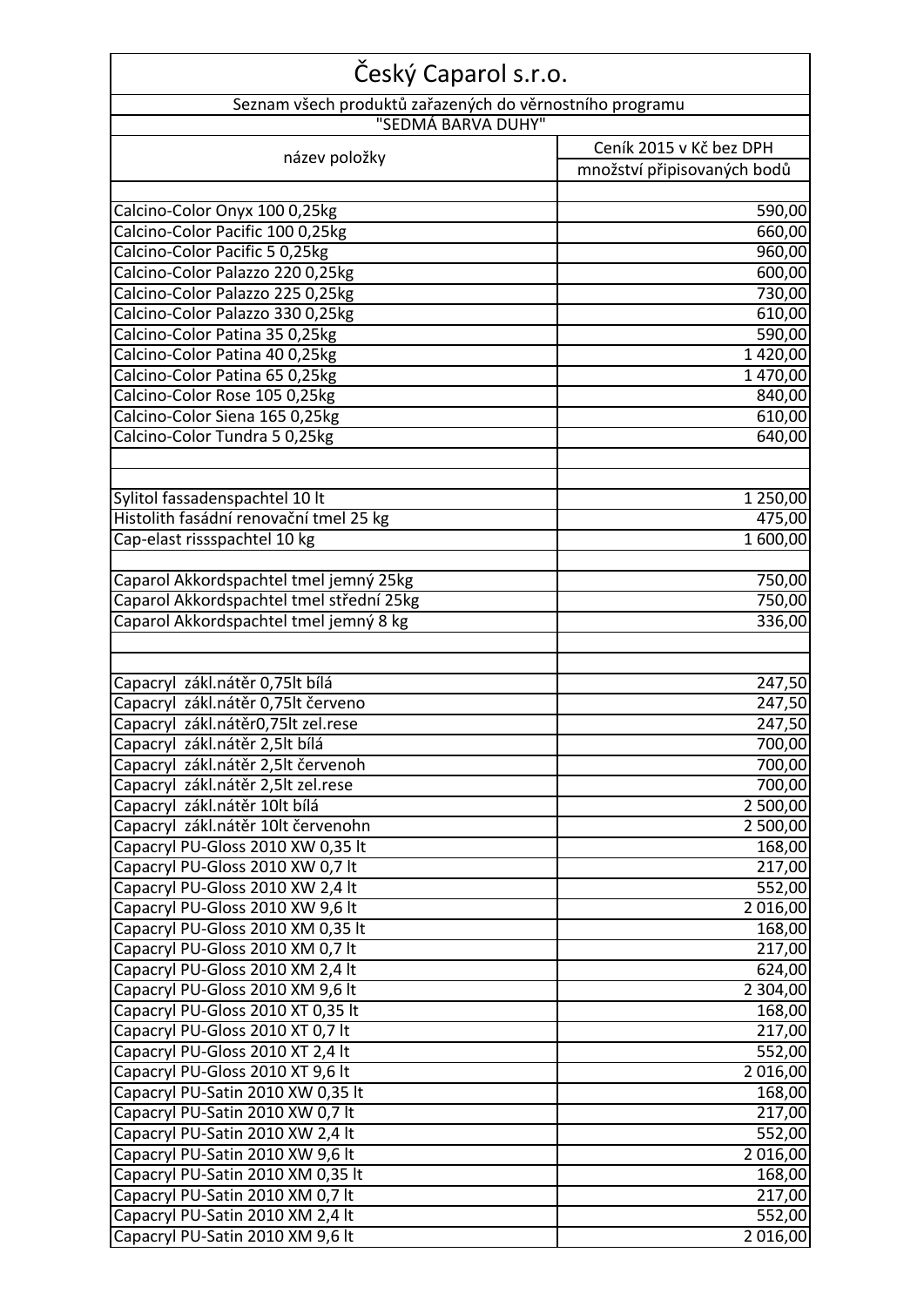| Český Caparol s.r.o.                                                                |                             |  |
|-------------------------------------------------------------------------------------|-----------------------------|--|
| Seznam všech produktů zařazených do věrnostního programu                            |                             |  |
| "SEDMÁ BARVA DUHY"                                                                  |                             |  |
| název položky                                                                       | Ceník 2015 v Kč bez DPH     |  |
|                                                                                     | množství připisovaných bodů |  |
|                                                                                     |                             |  |
| Capacryl PU-Satin 2010 XT 0,35 lt                                                   | 168,00                      |  |
| Capacryl PU-Satin 2010 XT 0,7 lt<br>Capacryl PU-Satin 2010 XT 2,4 lt                | 217,00                      |  |
| Capacryl PU-Satin 2010 XT 9,6 lt                                                    | 552,00<br>2016,00           |  |
| Capacryl PU-Vorlack CE X1 0,7 lt                                                    | 266,00                      |  |
| Capacryl PU-Vorlack CE X1 2,4 lt                                                    | 792,00                      |  |
| Capacryl PU-Vorlack CE X1 9,6 lt                                                    | 3 072,00                    |  |
| Capacryl PU-Vorlack CE XM 0,7 lt                                                    | 280,00                      |  |
| Capacryl PU-Vorlack CE XM 2,4 lt                                                    | 792,00                      |  |
| Capacryl PU-Vorlack CE XM 9,6 lt                                                    | 3 168,00                    |  |
| Capacryl PU-Vorlack CE X5 0,7 lt                                                    | 266,00                      |  |
| Capacryl PU-Vorlack CE X5 2,4 lt                                                    | 792,00                      |  |
| Capacryl PU-Vorlack CE X5 9,6 lt                                                    | 2 784,00                    |  |
|                                                                                     |                             |  |
| Disboroof Korrodeck 3   bílý                                                        | 1 260,00                    |  |
| Disboroof Korrodeck 3   BS 1                                                        | 1 283,63                    |  |
| Disboroof Korrodeck 3   BS 2                                                        | 1 297,80                    |  |
| Disboroof Korrodeck 3   BS 3                                                        | 1 3 3 2 , 4 5               |  |
| Disboroof Korrodeck 3   BS 4                                                        | 1 360,80                    |  |
| Disboroof Korrodeck 10   bílý                                                       | 3 800,00                    |  |
| Disboroof Korrodeck 10   BS 1                                                       | 3858,75                     |  |
| Disboroof Korrodeck 10   BS 2<br>Disboroof Korrodeck 10   BS 3                      | 3 906,00<br>4 0 2 1 , 5 0   |  |
| Disboroof Korrodeck 10   BS 4                                                       | 4 1 1 6,00                  |  |
|                                                                                     |                             |  |
| Capalac impreg.základ na dřevo 1 lt                                                 | 320,00                      |  |
| Capalac impreg.základ na dřevo 2,5lt                                                | 712,50                      |  |
| Capalac impreg.základ na dřevo IOIt                                                 | 2 3 5 0 , 0 0               |  |
| Capalac CE AllGrund bílá 0,95 lt                                                    | 289,75                      |  |
| Capalac CE AllGrund bílá 2,375 lt                                                   | 700,63                      |  |
| Capalac Classic HG 2010 bílá 1 lt                                                   | 300,00                      |  |
| Capalac Classic HG 2010 bílá 2,5 lt                                                 | 700,00                      |  |
| Capalac Classic SM 2010 bílá 1 lt                                                   | 265,00                      |  |
| Capalac Classic SM 2010 bílá 2,5 lt                                                 | 587,50                      |  |
| Capalac CE Classic HG 2010 bílá 0,95 lt                                             | 418,00                      |  |
| Capalac CE Classic HG 2010 bílá 2,375 lt                                            | 641,25                      |  |
| Capalac CE Classic HG 2010 transp.0,8                                               | 248,00                      |  |
| Capalac CE Classic HG 2010 transp. 2lt                                              | 420,00                      |  |
| Capalac CE Classic SM 2010 bílá 0,95 lt<br>Capalac CE Classic SM 2010 bílá 2,375 lt | 256,50                      |  |
| Capalac CE Classic SM 2010 transp.0,8                                               | 558,13<br>232,00            |  |
| Capalac CE Classic SM 2010 transp. 2lt                                              | 440,00                      |  |
| Capalac Profi HG bílá 1 lt                                                          | 395,00                      |  |
| Capalac Profi HG bílá 2,5 lt                                                        | 862,50                      |  |
| Capalac Profi SM bílá 1 lt                                                          | 385,00                      |  |
| Capalac Profi SM bílá 2,5 lt                                                        | 812,50                      |  |
| Capalac CE Profi HG bílá 0,95 lt                                                    | 337,25                      |  |
| Capalac CE Profi HG bílá 2,375 lt                                                   | 795,63                      |  |
| Capalac CE Profi HG trans. 0,7 lt 2010                                              | 217,00                      |  |
| Capalac CE Profi HG trans. 1,75 lt 2010                                             | 525,00                      |  |
| Capalac CE Profi SM bílá 0,95 lt                                                    | 313,50                      |  |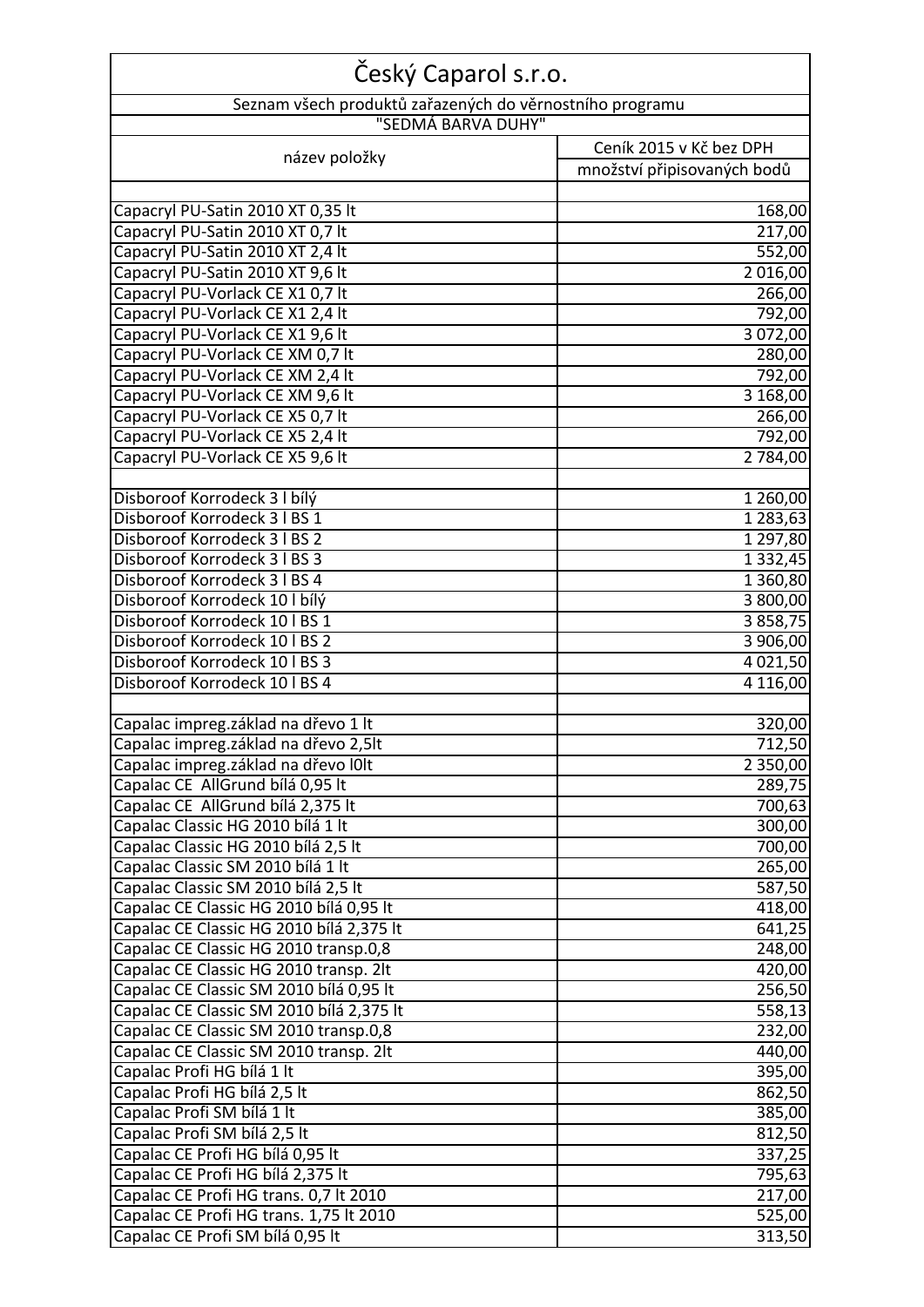| Český Caparol s.r.o.                                     |                             |
|----------------------------------------------------------|-----------------------------|
| Seznam všech produktů zařazených do věrnostního programu |                             |
| "SEDMÁ BARVA DUHY"                                       |                             |
| název položky                                            | Ceník 2015 v Kč bez DPH     |
|                                                          | množství připisovaných bodů |
|                                                          |                             |
| Capalac CE Profi SM bílá 2,375 lt                        | 748,13                      |
| Capalac CE Profi SM trans. 0,7 lt 2010                   | 196,00                      |
| Capalac CE Profi SM trans. 1,75 lt 2010                  | 472,50                      |
| Capalac CE ProfiCompact bílá 0,95 lt                     | 375,25                      |
| Capalac CE ProfiCompact bílá 2,375 lt                    | 890,63                      |
| Capalac CE ProfiCompact transp. 0,8 lt                   | 292,00                      |
| Capalac CE ProfiCompact transp. 2 lt                     | 690,00                      |
| Capalac CE ProfiCompact EG 0,9 L                         | 355,50                      |
| Capalac CE ProfiCompact EG 2,25 L                        | 843,75                      |
| Capalac CE Profi Venti bílá 0,95 lt                      | 304,00                      |
| Capalac CE Profi Venti bílá 2,375 lt                     | 724,38                      |
| Capalac CE Profi Venti transp. 0,8 lt                    | 248,00                      |
| Capalac CE Profi Venti transp. 2 lt                      | 600,00                      |
| Capalac ředidlo 1 litr                                   | 245,00                      |
| Capadur CE F7-ProtectLasur transp. 1 lt                  | 275,00                      |
| Capadur CE F7-ProtectLasur transp. 2,51                  | 662,50                      |
| Capadur CE LazurGel transp. 1 L                          | 255,00                      |
| Capadur CE LazurGel transp. 2,5 L                        | 587,50                      |
| Capadur CE DekorLazur transp. 1 L                        | 285,00                      |
| Capadur CE DekorLazur transp. 2,5 L                      | 662,50                      |
| Capadur Parkettlack HG 0,75 L                            | 348,75                      |
| Capadur Parkettlack HG 2,5 L                             | 1 025,00                    |
| Capadur Parkettlack SM 0,75 L                            | 348,75                      |
| Capadur Parkettlack SM 2,5 L                             | 1 025,00                    |
| Capadur Grey Express 1 L                                 | 600,00                      |
| Capadur Grey Express 3 I                                 | 1 350,00                    |
| Capadur Greywood Basis 1 L                               | 460,00                      |
| Capadur Greywood Basis 5 L                               | 2 050,00                    |
| Capadur Silverstyle Basis 1 L                            | 510,00                      |
| Capadur Silverstyle Basis 5 L                            | 2 300,00                    |
| Capadur Twin proof 1 L                                   | 440,00                      |
| Capadur Twin proof 5 L                                   | 2 050,00                    |
|                                                          |                             |
| Capatect penetrace pod omítky 25 kg B                    | 1450,00                     |
| Capatect penetrace pod omítky 24,3 kg T                  | 1 409,40                    |
| Capatect penetrace pod omítky 25 kg BS 1                 | 1637,50                     |
| Capatect penetrace pod omítky 25 kg BS 2                 | 1750,00                     |
| Capatect penetrace pod omítky 25 kg BS 3                 | 2 0 2 5 , 0 0               |
| Capatect penetrace pod omítky 25 kg BS 4                 | 2 250,00                    |
| Capatect penetrace pod omítky 7 kg B                     | 595,00                      |
| Capatect penetrace pod omítky 7 kg BS 1                  | 647,50                      |
| Capatect penetrace pod omítky 7 kg BS 2                  | 679,00                      |
| Capatect penetrace pod omítky 7 kg BS 3                  | 756,00                      |
| Capatect penetrace pod omítky 7 kg BS 4                  | 819,00                      |
| Capagrund 10 lt                                          | 1 250,00                    |
| Capagrund 2,5lt                                          | 375,00                      |
| Caparol Haftgrund 5 lt                                   | 650,00                      |
| Caparol Haftgrund 10 lt                                  | 1 100,00                    |
| Electro Shield 5 It                                      | 2887,50                     |
| Caparol Filtergrund 12 kg                                | 2 040,00                    |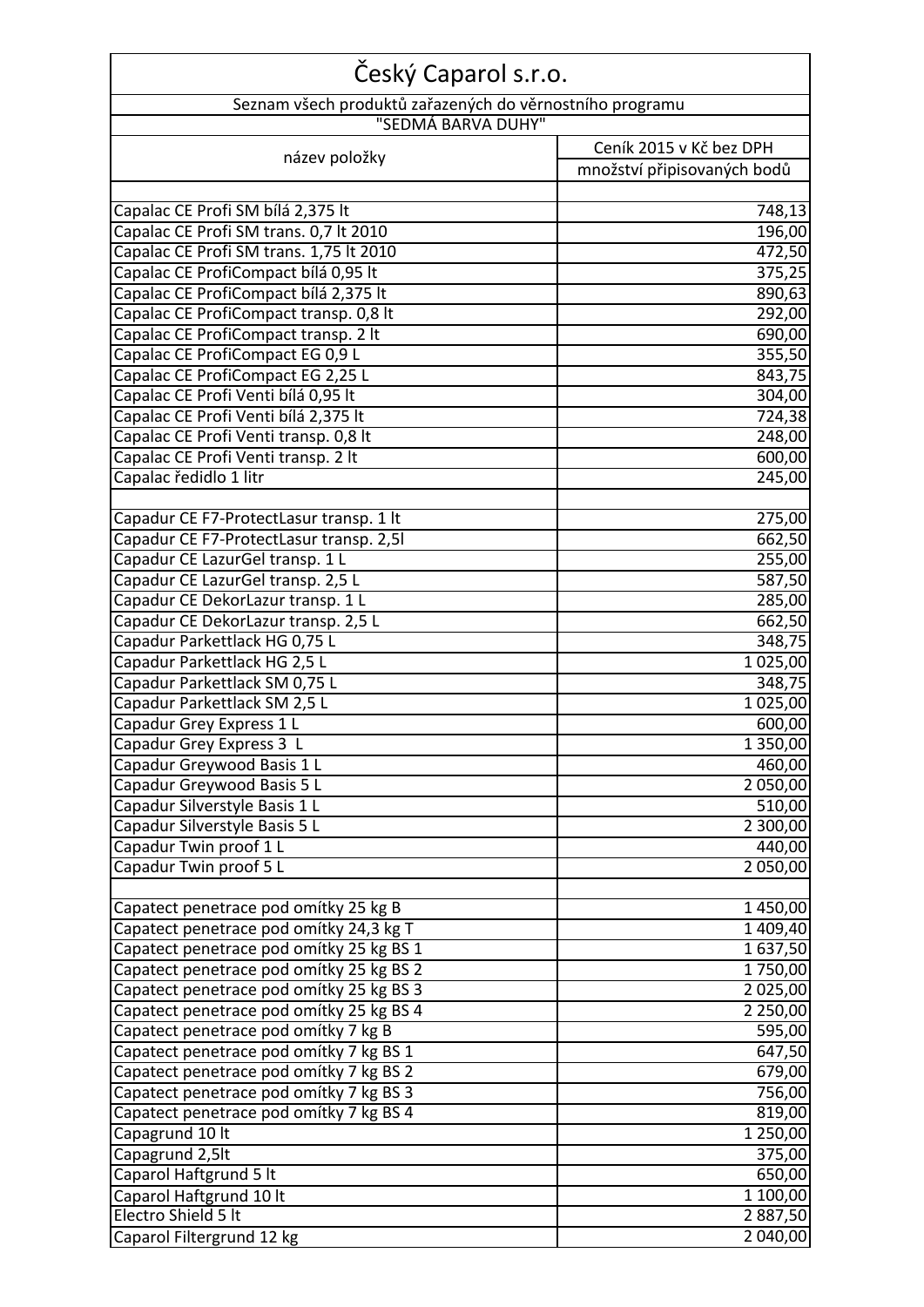| Český Caparol s.r.o.                                                           |                             |  |
|--------------------------------------------------------------------------------|-----------------------------|--|
| Seznam všech produktů zařazených do věrnostního programu<br>"SEDMÁ BARVA DUHY" |                             |  |
| Ceník 2015 v Kč bez DPH                                                        |                             |  |
| název položky                                                                  | množství připisovaných bodů |  |
|                                                                                |                             |  |
|                                                                                |                             |  |
| AmphiSilan LF koncentrát 12kg                                                  | 1740,00                     |  |
| Sylitol koncentrát 12kg<br>Caparol penetrace pod disp.barvy 10I                | 1 260,00<br>1 350,00        |  |
| Caparol penetrace pod disp.barvy 1lt                                           | 190,00                      |  |
| Caparol Tiefgrund LF 12kg                                                      | 1 200,00                    |  |
| Capaplex 10lt                                                                  | 1 600,00                    |  |
| Carbosol Grund 12 kg                                                           | 1 500,00                    |  |
|                                                                                |                             |  |
| Caparol Tiefgrund TB 10lt                                                      | 1850,00                     |  |
| Amphisilan Putzfestiger 10 lt                                                  | 2 000,00                    |  |
|                                                                                |                             |  |
| Capatox biocidní nátěr 1lt                                                     | 130,00                      |  |
| Capatox biocidní nátěr 10lt                                                    | 650,00                      |  |
|                                                                                |                             |  |
| Odstraňovač starých nátěrů zelený 12kg                                         | 4 680,00                    |  |
| Odstraňovač starých nátěrů zelený 3kg                                          | 1 170,00                    |  |
| Histolith Fluat 10 lt                                                          | 3850,00                     |  |
| Disbon 404 CE X 1 Carbon 2,5 Lt                                                | 800,00                      |  |
| Disbon 404 CE X 1 Carbon 12,5 Lt                                               | 3 5 6 2, 5 0                |  |
| Disbon 404 CE X 2 Carbon 2,5 Lt                                                | 750,00                      |  |
| Disbon 404 CE X 2 Carbon 12,5 Lt                                               | 3 4 3 7, 5 0                |  |
| Disbon 404 CE X 3 Carbon 2,35 Lt                                               | 681,50                      |  |
| Disbon 404 CE X 3 Carbon 11,75 Lt                                              | 3 0 5 5 , 0 0               |  |
| Disbopox 442 Carbon 10kg kieselgrau                                            | 3 000,00                    |  |
| Disbopox 442 Carbon 10kg mittelgrau                                            | 3 000,00                    |  |
| Disbopox 442 Carbon 10kg betongrau                                             | 3 000,00                    |  |
| Disbopox 447 E.MI CE X1 10kg                                                   | 2 900,00                    |  |
| Disbopox 447 E.MI CE X2 10kg                                                   | 2 800,00                    |  |
| Disbopox 447 E.MI CE X3 10kg                                                   | 2 700,00                    |  |
| Disbon 481 EP 1kg                                                              | 490,00                      |  |
| Disbon 481 EP-Uniprimer 10kg                                                   | 3 900,00                    |  |
| Disbopox 443 5 kg                                                              | 1 900,00                    |  |
| Disbopox 443 10 kg                                                             | 3 500,00                    |  |
| PU-Aquasiegel 458 Transparent 4 kg                                             | 2 660,00                    |  |
| Disbocret 515 CE X1 12lt                                                       | 2 5 2 0 ,00                 |  |
| Disbocret 515 CE X2 12lt                                                       | 2 160,00                    |  |
| Disbocret 515 12,5lt zvl.odstín                                                | 2812,50                     |  |
| Disbocret 515 15lt bílá                                                        | 2 700,00                    |  |
| Disbocret 518 FlexFinish 15 lt                                                 | 3750,00                     |  |
| Disboroof 412 15 lt cihlově červený                                            | 5 250,00                    |  |
| Disboroof 412 15 lt betonově šedý                                              | 5 250,00                    |  |
| Disboroof 412 15 lt tmavohnědý                                                 | 5 250,00                    |  |
| Disboroof 412 15 lt břidlicově šedý                                            | 5 250,00                    |  |
|                                                                                |                             |  |
| Alpina Expert Standard Innenfarbe15 It                                         | 450,00                      |  |
| Alpina Expert Optima Innenfarbe15 It B                                         | 630,00                      |  |
| Alpina Expert Optima 14,5 lt InnenfarbeT                                       | 609,00                      |  |
| Alpina Expert Optima 15 lt Innenfarbe - odstín                                 |                             |  |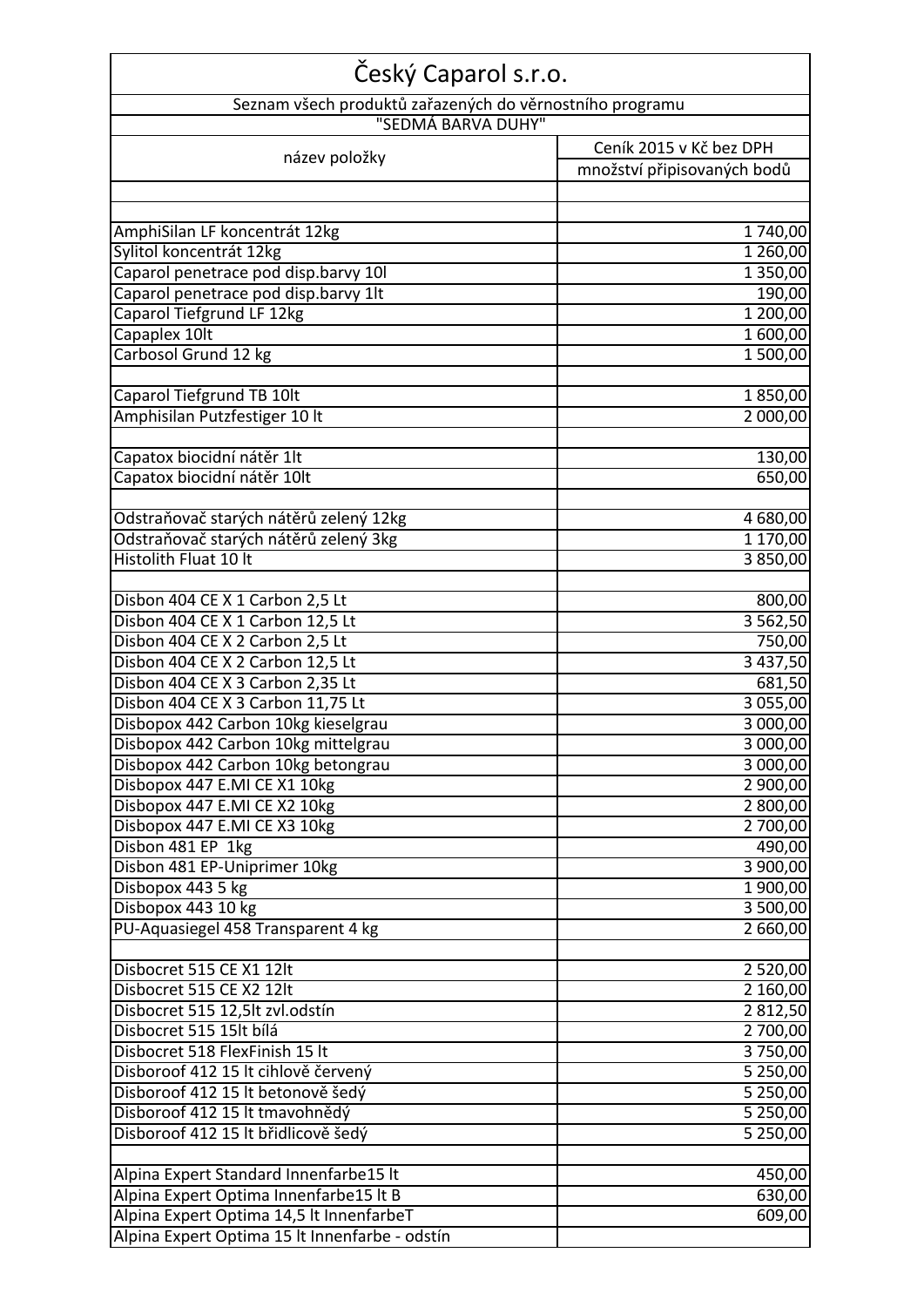| Český Caparol s.r.o.                                     |                             |  |
|----------------------------------------------------------|-----------------------------|--|
| Seznam všech produktů zařazených do věrnostního programu |                             |  |
| "SEDMÁ BARVA DUHY"                                       |                             |  |
| název položky                                            | Ceník 2015 v Kč bez DPH     |  |
|                                                          | množství připisovaných bodů |  |
|                                                          |                             |  |
| Alpina Expert Fassadenfarbe 15 lt B                      | 1 125,00                    |  |
| Alpina Expert Fassadenfarbe 14,5 lt T                    | 942,50                      |  |
| Alpina Expert Fassadenfarbe 15 lt- odstín                |                             |  |
|                                                          |                             |  |
| Alpina Trend 15+3kg                                      | 423,00                      |  |
| Alpina Trend 6+1 kg                                      | 199,00                      |  |
| Alpina Forte 15 + 3 kg zdarma                            | 495,00                      |  |
| Alpina Forte 6+1 kg                                      | 259,00                      |  |
| Alpina Forte 4 kg                                        | 199,00                      |  |
| Alpina Forte 1,5 kg                                      | 119,00                      |  |
| Alpina Silikátová barva 14 kg                            | 499,00                      |  |
| Alpina Silikátová barva 5 kg                             | 199,00                      |  |
|                                                          |                             |  |
| Alpina Systém fasáda 10 ltr bílá                         | 959,00                      |  |
| Alpina Systém fasáda 2,5 ltr bílá                        | 259,00                      |  |
| Alpina Systém fasáda 10 ltr meruňka                      | 1 399,00                    |  |
| Alpina Systém fasáda 2,5 ltr meruňka                     | 379,00                      |  |
| Alpina Systém fasáda 10 ltr žlutá                        | 1 269,00                    |  |
| Alpina Systém fasáda 2,5 ltr žlutá                       | 349,00                      |  |
| Alpina Odstraňovač plísní 1 ltr                          | 165,00                      |  |
| Alpina Penetrace 10 ltr                                  | 557,00                      |  |
| Alpina Penetrace 2,5 ltr                                 | 219,00                      |  |
|                                                          |                             |  |
| Alpina Direkt A Rost lesk slonová kost RAL1015 750 ML    | 229,00                      |  |
| Alpina Direkt A Rost lesk žlutá RAL1021 750 ML           | 229,00                      |  |
| Alpina Direkt A Rost lesk zlatá RAL1036 750 ML           | 229,00                      |  |
| Alpina Direkt A Rost lesk červená RAL3000 750 ML         | 229,00                      |  |
| Alpina Direkt A Rost lesk vínová RAL3005 750 ML          | 229,00                      |  |
| Alpina Direkt A Rost lesk modrá RAL5010 750 ML           | 229,00                      |  |
| Alpina Direkt A Rost lesk zelená RAL6005 750 ML          | 229,00                      |  |
| Alpina Direkt A Rost lesk šedá RAL7040 750 ML            | 229,00                      |  |
| Alpina Direkt A Rost lesk hnědá RAL8011 750 ML           | 229,00                      |  |
| Alpina Direkt A Rost lesk čokoládová RAL8017 750 ML      | 229,00                      |  |
| Alpina Direkt A Rost lesk černá RAL9005 750 ML           | 229,00                      |  |
| Alpina Direkt A Rost lesk stříbrná RAL9006 750 ML        | 229,00                      |  |
| Alpina Direkt A Rost lesk bílá RAL9016 750 ML            | 229,00                      |  |
| Alpina Direkt A Rost lesk slonová kost RAL1015 2,5 LT    | 659,00                      |  |
| Alpina Direkt A Rost lesk žlutá RAL1021 2,5 LT           | 659,00                      |  |
| Alpina Direkt A Rost lesk zlatá RAL1036 2,5 LT           | 659,00                      |  |
| Alpina Direkt A Rost lesk červená RAL3000 2,5 LT         | 659,00                      |  |
| Alpina Direkt A Rost lesk vínová RAL3005 2,5 LT          | 659,00                      |  |
| Alpina Direkt A Rost lesk modrá RAL5010 2,5 LT           | 659,00                      |  |
| Alpina Direkt A Rost lesk zelená RAL6005 2,5 LT          | 659,00                      |  |
| Alpina Direkt A Rost lesk šedá RAL7040 2,5 LT            | 659,00                      |  |
| Alpina Direkt A Rost lesk hnědá RAL8011 2,5 LT           | $\overline{6}$ 59,00        |  |
| Alpina Direkt A Rost lesk čokoládová RAL8017 2,5 LT      | 659,00                      |  |
| Alpina Direkt A Rost lesk černá RAL9005 2,5 LT           | 659,00                      |  |
| Alpina Direkt A Rost lesk stříbrná RAL9006 2,5 LT        | 659,00                      |  |
| Alpina Direkt A Rost lesk bílá RAL9016 2,5 LT            | 659,00                      |  |
| Alpina Direkt A Rost kladívkový antracit 750 ML          | 259,00                      |  |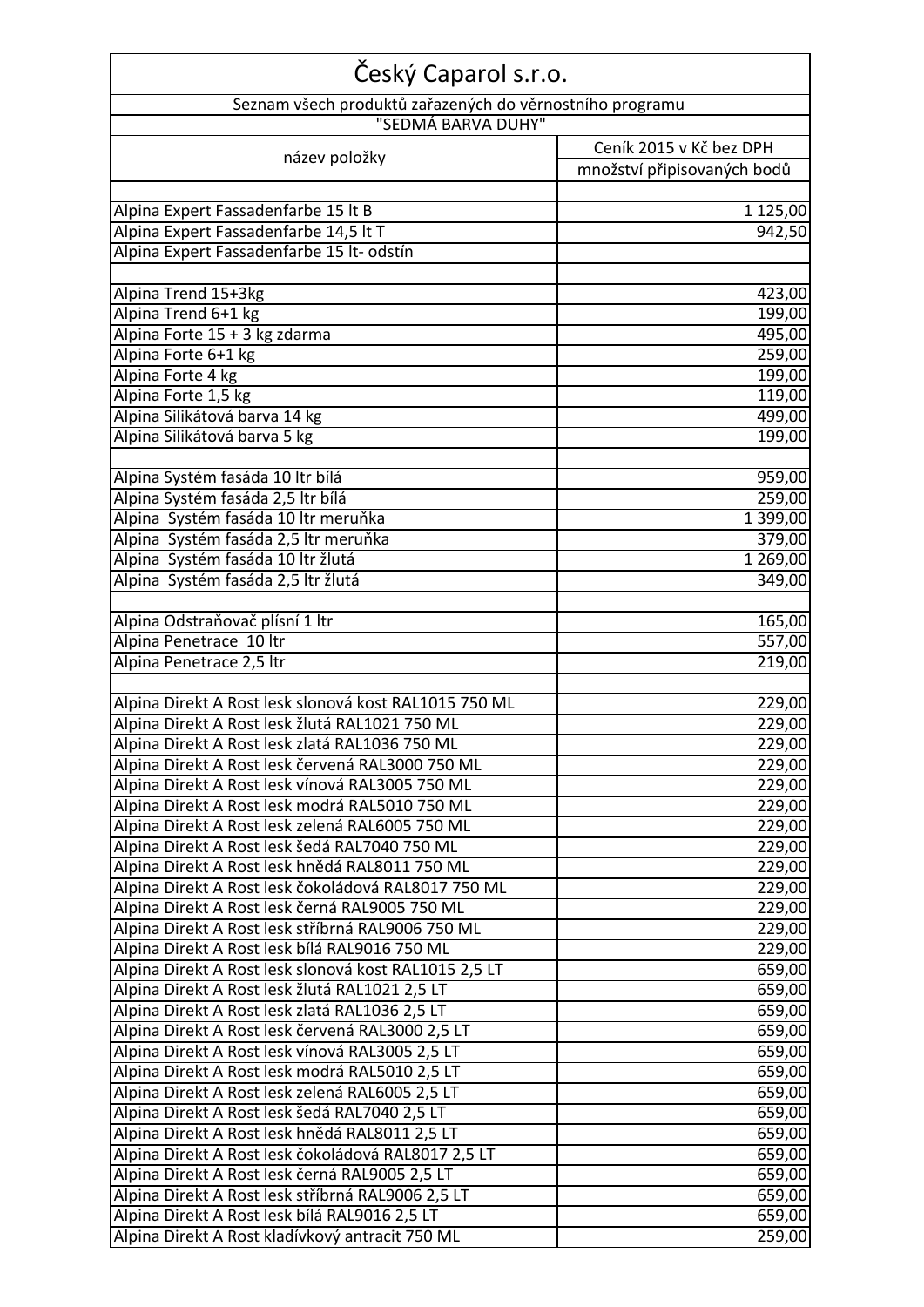| Český Caparol s.r.o.                                     |                             |  |
|----------------------------------------------------------|-----------------------------|--|
| Seznam všech produktů zařazených do věrnostního programu |                             |  |
| "SEDMÁ BARVA DUHY"                                       |                             |  |
|                                                          | Ceník 2015 v Kč bez DPH     |  |
| název položky                                            | množství připisovaných bodů |  |
|                                                          |                             |  |
| Alpina Direkt A Rost kladívkový modrá 750 ML             | 259,00                      |  |
| Alpina Direkt A Rost kladívkový hnědá 750 ML             | 259,00                      |  |
| Alpina Direkt A Rost kladívkový zelená 750 ML            | 259,00                      |  |
| Alpina Direkt A Rost kladívkový měděná 750 ML            | 259,00                      |  |
| Alpina Direkt A Rost kladívkový černá 750 ML             | 259,00                      |  |
| Alpina Direkt A Rost kladívkový stříbrná 750 ML          | 259,00                      |  |
| Alpina Direkt A Rost kladívkový antracit 2,5 LT          | 699,00                      |  |
| Alpina Direkt A Rost kladívkový modrá 2,5 LT             | 699,00                      |  |
| Alpina Direkt A Rost kladívkový hnědá 2,5 LT             | 699,00                      |  |
| Alpina Direkt A Rost kladívkový zelená 2,5 LT            | 699,00                      |  |
| Alpina Direkt A Rost kladívkový měděná 2,5 LT            | 699,00                      |  |
| Alpina Direkt A Rost kladívkový černá 2,5 LT             | 699,00                      |  |
| Alpina Direkt A Rost kladívkový stříbrná 2,5 LT          | 699,00                      |  |
|                                                          |                             |  |
| Alpina Magneto sada 5l                                   | 1798,00                     |  |
| Alpina Magneto základní barva 1l                         | 599,00                      |  |
| Alpina Magneto krycí barva 11                            | 259,00                      |  |
| Alpina Magneto sada magnetů                              | 518,00                      |  |
|                                                          |                             |  |
| Alpina Lak na nábytek vodou ředitelný lesk 2,5 LT        | 499,00                      |  |
| Alpina Lak na nábytek vodou ředitelný lesk 750 ML        | 199,00                      |  |
| Alpina Lak na nábytek vodou ředitelný mat 2,5 LT         | 499,00                      |  |
| Alpina Lak na nábytek vodou ředitelný mat 750 ML         | 199,00                      |  |
| Alpina Email na okna a dveře lesk bílá 750 ML            | 149,25                      |  |
| Alpina Email na okna a dveře lesk bílá 2,5 LT            | 399,00                      |  |
| Alpina Olej na dřevo tmavý 2,5 LT                        | 412,00                      |  |
| Alpina Olej na dřevo tmavý 750 ML                        | 164,00                      |  |
| Alpina Olej na dřevo světlý 2,5 LT                       | 412,00                      |  |
| Alpina Olej na dřevo světlý 750 ML                       | 164,00                      |  |
| Alpina Olej na dřevo střední 2,5 LT                      | 412,00                      |  |
| Alpina Olej na dřevo střední 750 ML                      | 164,00                      |  |
| Alpina Email na topení lesk bílá 2,5 LT                  | 579,00                      |  |
| Alpina Email na topení lesk bílá 750 ML                  | 199,00                      |  |
| Alpina Impregnace na dřevo 750 ML                        | 139,00                      |  |
| Alpina Impregnace na dřevo 10 LT                         | 1 499,00                    |  |
| Alpina Impregnace na dřevo 2,5 LT                        | 339,00                      |  |
| Alpina Lak na nábytek lesk 750 ML                        | 189,00                      |  |
| Alpina Lak na nábytek lesk 2,5 LT                        | 619,00                      |  |
| Alpina Lak na nábytek mat 750 ML                         | 189,00                      |  |
| Alpina Lak na nábytek mat 2,5 LT                         | 619,00                      |  |
| Alpina Základní barva na kov mat šedá 2,5 LT             | 599,00                      |  |
| Alpina Základní barva na kov mat šedá 750 ML             | 189,00                      |  |
| Alpina Bílý email mat 2,5 LT                             | 379,00                      |  |
| Alpina Bílý email mat 750 ML                             | 139,00                      |  |
| Alpina Bílý email lesk 750 ML                            | 139,00                      |  |
| Alpina Bílý email lesk 2,5 LT                            | 379,00                      |  |
| Alpina Lak na parkety lesk 2,5 LT                        | 449,00                      |  |
| Alpina Lak na parkety lesk 750 ML                        | 199,00                      |  |
| Alpina Lak na parkety lesk 5 LT                          | 849,00                      |  |
| Alpina Lak na parkety lesk 10 LT                         | 1799,00                     |  |
| Alpina Lak na parkety mat 2,5 LT                         | 449,00                      |  |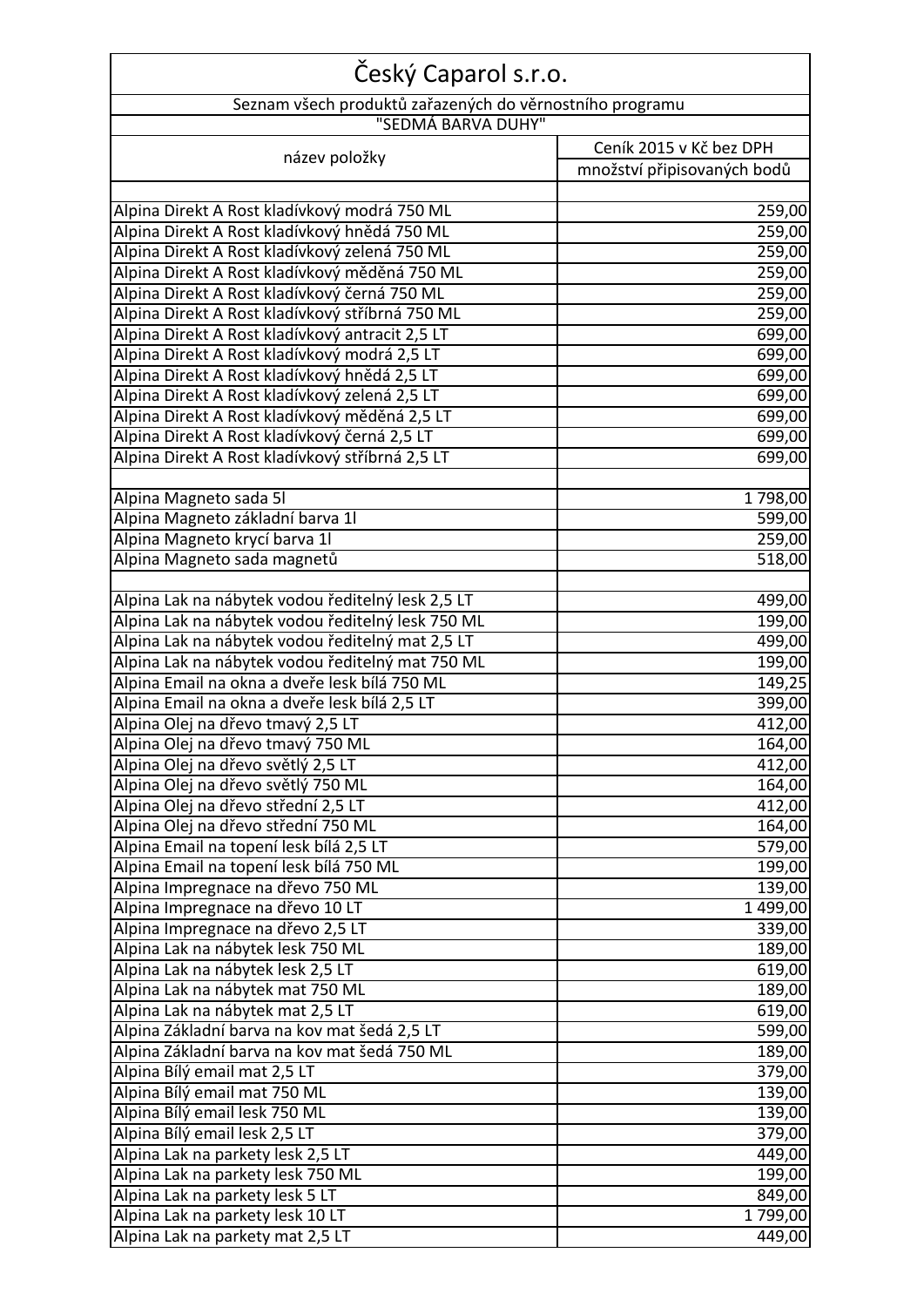| Český Caparol s.r.o.                                     |                             |
|----------------------------------------------------------|-----------------------------|
| Seznam všech produktů zařazených do věrnostního programu |                             |
| "SEDMÁ BARVA DUHY"                                       |                             |
| název položky                                            | Ceník 2015 v Kč bez DPH     |
|                                                          | množství připisovaných bodů |
|                                                          |                             |
| Alpina Lak na parkety mat 750 ML                         | 199,00                      |
| Alpina Lak na parkety mat 5 LT                           | 849,00                      |
| Alpina Lak na parkety mat 10 LT                          | 1799,00                     |
| Alpina Lodní lak lesk 2,5 LT                             | 499,00                      |
| Alpina Lodní lak lesk 750 ML                             | 199,00                      |
|                                                          |                             |
| Alpina Lazura na dřevo Ebenholz 750 ML                   | 149,00                      |
| Alpina Lazura na dřevo Eiche 750 ML                      | 149,00                      |
| Alpina Lazura na dřevo Gruen 750 ML                      | 149,00                      |
| Alpina Lazura na dřevo Kastanie 750 ML                   | 149,00                      |
| Alpina Lazura na dřevo Kiefer 750 ML                     | 149,00                      |
| Alpina Lazura na dřevo Kirschbaum 750 ML                 | 149,00                      |
| Alpina Lazura na dřevo Mahagoni 750 ML                   | 149,00                      |
| Alpina Lazura na dřevo Nussbaum 750 ML                   | 149,00                      |
| Alpina Lazura na dřevo Pinie 750 ML                      | 149,00                      |
| Alpina Lazura na dřevo Teak 750 ML                       | 149,00                      |
| Alpina Lazura na dřevo Walnuss 750 ML                    | 149,00                      |
| Alpina Lazura na dřevo Weiss 750 ML                      | 149,00                      |
| Alpina Lazura na dřevo Ebenholz 2,5 LT                   | 419,00                      |
| Alpina Lazura na dřevo Eiche 2,5 LT                      | 419,00                      |
| Alpina Lazura na dřevo Kastanie 2,5 LT                   | 419,00                      |
| Alpina Lazura na dřevo Kiefer 2,5 LT                     | 419,00                      |
| Alpina Lazura na dřevo Kirschbaum 2,5 LT                 | 419,00                      |
| Alpina Lazura na dřevo Mahagoni 2,5 LT                   | 419,00                      |
| Alpina Lazura na dřevo Nussbaum 2,5 LT                   | 419,00                      |
| Alpina Lazura na dřevo Pinie 2,5 LT                      | 419,00                      |
| Alpina Lazura na dřevo Ebenholz 10 LT                    | 1650,00                     |
| Alpina Lazura na dřevo Eiche 10 LT                       | 1 650,00                    |
| Alpina Lazura na dřevo Kastanie 10 LT                    | 1 650,00                    |
| Alpina Lazura na dřevo Kiefer 10 LT                      | 1650,00                     |
| Alpina Lazura na dřevo Kirschbaum 10 LT                  | 1650,00                     |
| Alpina Lazura na dřevo Mahagoni 10 LT                    | 1 650,00                    |
| Alpina Lazura na dřevo Nussbaum 10 LT                    | 1 650,00                    |
| Alpina Lazura na dřevo Pinie 10 LT                       | 1 650,00                    |
| Alpina Lazura na dřevo Ebenholz 5 LT                     | 825,00                      |
| Alpina Lazura na dřevo Eiche 5 LT                        | 825,00                      |
| Alpina Lazura na dřevo Kastanie 5 LT                     | 825,00                      |
| Alpina Lazura na dřevo Kiefer 5 LT                       | 825,00                      |
| Alpina Lazura na dřevo Kirschbaum 5 LT                   | 825,00                      |
| Alpina Lazura na dřevo Mahagoni 5 LT                     | 825,00                      |
| Alpina Lazura na dřevo Nussbaum 5 LT                     | 825,00                      |
| Alpina Lazura na dřevo Pinie 5 LT                        | 825,00                      |
| Alpina Email lesk slonová kost 750 ML RAL 1015           | 165,00                      |
| Alpina Email lesk slonová kost 2,5 LT RAL 1015           | 500,00                      |
| Alpina Email lesk žlutá 750 ML RAL 1021                  | 240,00                      |
| Alpina Email lesk žlutá 2,5 LT RAL 1021                  | 500,00                      |
| Alpina Email lesk červená 2,5 LT RAL 3000                | 500,00                      |
| Alpina Email lesk červená 750 ML RAL 3000                | 180,00                      |
| Alpina Email lesk azurová 750 ML RAL 5009                | 165,00                      |
| Alpina Email lesk azurová 2,5 LT RAL 5009                | 500,00                      |
|                                                          |                             |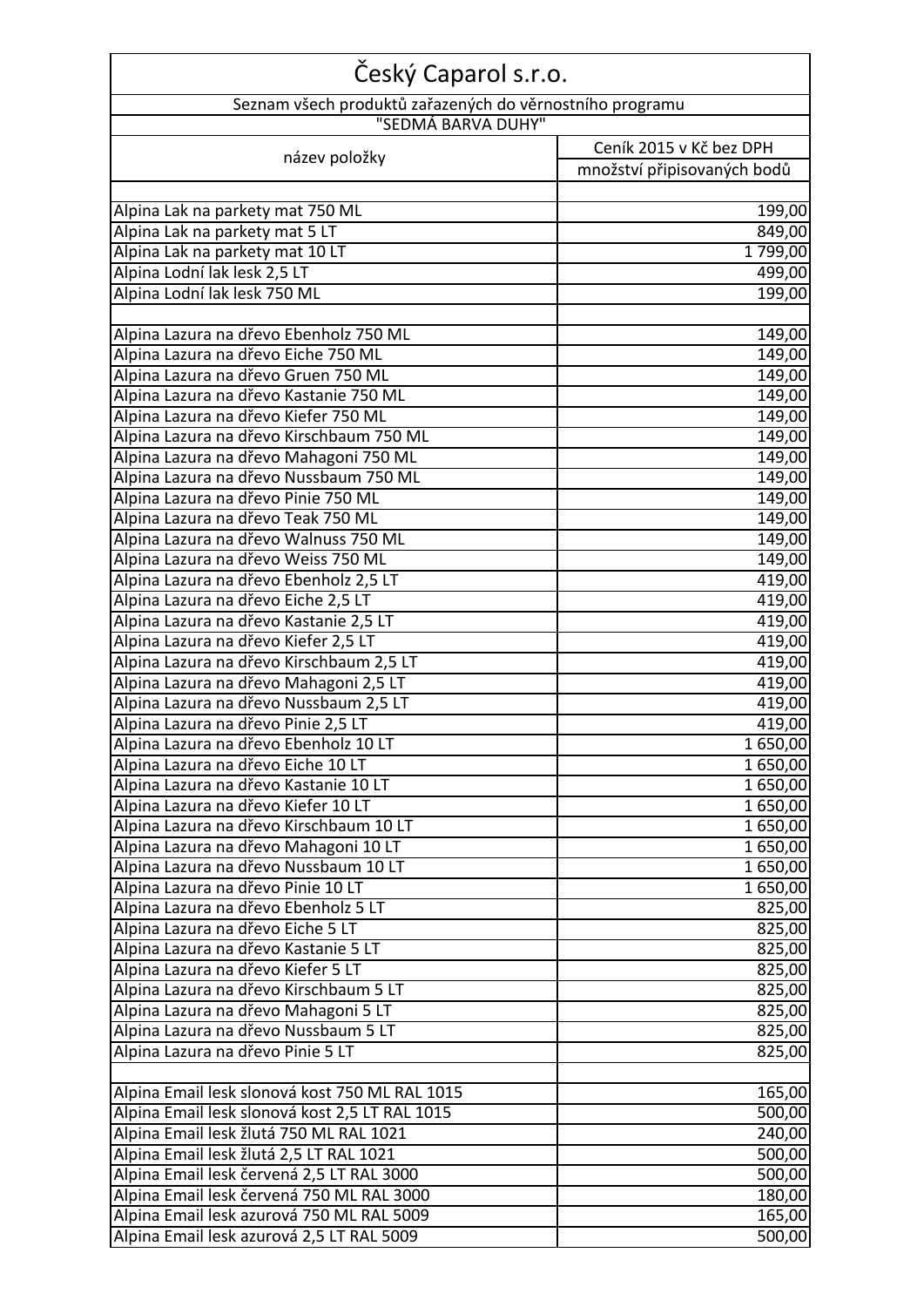| Seznam všech produktů zařazených do věrnostního programu<br>"SEDMÁ BARVA DUHY"<br>Ceník 2015 v Kč bez DPH<br>název položky<br>množství připisovaných bodů<br>165,00<br>500,00<br>165,00<br>500,00<br>180,00<br>500,00<br>165,00<br>Alpina Email lesk hnědá 2,5 LT RAL 8003<br>500,00<br>Alpina Email lesk oříšková 2,5 LT RAL 8011<br>500,00<br>Alpina Email lesk oříšková 750 ML RAL 8011<br>165,00<br>500,00<br>165,00<br>Alpina Email lesk černá 2,5 LT RAL 9005<br>500,00<br>Alpina Email lesk černá 750 ML RAL 9005<br>165,00<br>Alpina Email polomat žlutá 750 ML RAL 1021<br>240,00<br>Alpina Email polomat žlutá 2,5 LT RAL 1021<br>500,00<br>500,00<br>Alpina Email polomat červená 750 ML RAL 3000<br>180,00<br>Alpina Email polomat azurová 2,5 LT RAL 5009<br>500,00<br>Alpina Email polomat azurová 750 ML RAL 5009<br>180,00<br>180,00<br>Alpina Email polomat zelená 2,5 LT RAL 6002<br>500,00<br>Alpina Email polomat šedá 750 ML RAL 7032<br>180,00<br>Alpina Email polomat šedá 2,5 LT RAL 7032<br>500,00<br>Alpina Email polomat hnědá 2,5 LT RAL 8003<br>500,00<br>Alpina Email polomat hnědá 750 ML RAL 8003<br>180,00<br>Alpina Email polomat oříšková 2,5 LT RAL 8011<br>500,00<br>Alpina Email polomat oříšková 750 ML RAL 8011<br>180,00<br>Alpina Email polomat čokoládová 2,5 LT RAL 8017<br>500,00<br>Alpina Email polomat čokoládová 750 ML RAL 8017<br>180,00<br>Alpina Email polomat krémová 750 ML RAL 9001<br>180,00<br>Alpina Email polomat krémová 2,5 LT RAL 9001<br>500,00<br>Alpina Email polomat šedobílá 750 ML RAL 9002<br>270,00<br>Alpina Email polomat šedobílá 2,5 LT RAL 9002<br>500,00<br>Alpina Email polomat černá 2,5 LT RAL 9005<br>500,00<br>Alpina Email polomat černá 750 ML RAL 9005<br>165,00<br>AP LivingStyle Soledad 2,5 l<br>329,75<br>329,75<br>AP LivingStyle Bahamas 2,5 l<br>AP LivingStyle Lanzarote 2,5 l<br>329,75<br>AP LivingStyle Sumatra 2,5 l<br>329,75<br>AP LivingStyle Jamaica 2,5 l<br>329,75<br>AP LivingStyle Sansibar 2,5 I<br>329,75<br>AP LivingStyle Aruba 2,5 l<br>329,75<br>AP LivingStyle Tahiti 2,5 l<br>329,75<br>AP LivingStyle Tobago 2,5 l<br>329,75<br>AP LivingStyle St.Lucia 2,5 l<br>329,75<br>AP LivingStyle Mauritius 2,51<br>329,75<br>AP LivingStyle Hawaii 2,5 l<br>329,75 | Český Caparol s.r.o.                         |        |
|-------------------------------------------------------------------------------------------------------------------------------------------------------------------------------------------------------------------------------------------------------------------------------------------------------------------------------------------------------------------------------------------------------------------------------------------------------------------------------------------------------------------------------------------------------------------------------------------------------------------------------------------------------------------------------------------------------------------------------------------------------------------------------------------------------------------------------------------------------------------------------------------------------------------------------------------------------------------------------------------------------------------------------------------------------------------------------------------------------------------------------------------------------------------------------------------------------------------------------------------------------------------------------------------------------------------------------------------------------------------------------------------------------------------------------------------------------------------------------------------------------------------------------------------------------------------------------------------------------------------------------------------------------------------------------------------------------------------------------------------------------------------------------------------------------------------------------------------------------------------------------------------------------------------------------------------------------------------------------------------------------------------------------------------------------------------------------------------------------------------------------------------------------------------------------------------------------------------------------------------------------------------------------|----------------------------------------------|--------|
|                                                                                                                                                                                                                                                                                                                                                                                                                                                                                                                                                                                                                                                                                                                                                                                                                                                                                                                                                                                                                                                                                                                                                                                                                                                                                                                                                                                                                                                                                                                                                                                                                                                                                                                                                                                                                                                                                                                                                                                                                                                                                                                                                                                                                                                                               |                                              |        |
|                                                                                                                                                                                                                                                                                                                                                                                                                                                                                                                                                                                                                                                                                                                                                                                                                                                                                                                                                                                                                                                                                                                                                                                                                                                                                                                                                                                                                                                                                                                                                                                                                                                                                                                                                                                                                                                                                                                                                                                                                                                                                                                                                                                                                                                                               |                                              |        |
|                                                                                                                                                                                                                                                                                                                                                                                                                                                                                                                                                                                                                                                                                                                                                                                                                                                                                                                                                                                                                                                                                                                                                                                                                                                                                                                                                                                                                                                                                                                                                                                                                                                                                                                                                                                                                                                                                                                                                                                                                                                                                                                                                                                                                                                                               |                                              |        |
|                                                                                                                                                                                                                                                                                                                                                                                                                                                                                                                                                                                                                                                                                                                                                                                                                                                                                                                                                                                                                                                                                                                                                                                                                                                                                                                                                                                                                                                                                                                                                                                                                                                                                                                                                                                                                                                                                                                                                                                                                                                                                                                                                                                                                                                                               |                                              |        |
|                                                                                                                                                                                                                                                                                                                                                                                                                                                                                                                                                                                                                                                                                                                                                                                                                                                                                                                                                                                                                                                                                                                                                                                                                                                                                                                                                                                                                                                                                                                                                                                                                                                                                                                                                                                                                                                                                                                                                                                                                                                                                                                                                                                                                                                                               |                                              |        |
|                                                                                                                                                                                                                                                                                                                                                                                                                                                                                                                                                                                                                                                                                                                                                                                                                                                                                                                                                                                                                                                                                                                                                                                                                                                                                                                                                                                                                                                                                                                                                                                                                                                                                                                                                                                                                                                                                                                                                                                                                                                                                                                                                                                                                                                                               | Alpina Email lesk modrá 750 ML RAL 5010      |        |
|                                                                                                                                                                                                                                                                                                                                                                                                                                                                                                                                                                                                                                                                                                                                                                                                                                                                                                                                                                                                                                                                                                                                                                                                                                                                                                                                                                                                                                                                                                                                                                                                                                                                                                                                                                                                                                                                                                                                                                                                                                                                                                                                                                                                                                                                               | Alpina Email lesk modrá 2,5 LT RAL 5010      |        |
|                                                                                                                                                                                                                                                                                                                                                                                                                                                                                                                                                                                                                                                                                                                                                                                                                                                                                                                                                                                                                                                                                                                                                                                                                                                                                                                                                                                                                                                                                                                                                                                                                                                                                                                                                                                                                                                                                                                                                                                                                                                                                                                                                                                                                                                                               | Alpina Email lesk zelená 750 ML RAL 6002     |        |
|                                                                                                                                                                                                                                                                                                                                                                                                                                                                                                                                                                                                                                                                                                                                                                                                                                                                                                                                                                                                                                                                                                                                                                                                                                                                                                                                                                                                                                                                                                                                                                                                                                                                                                                                                                                                                                                                                                                                                                                                                                                                                                                                                                                                                                                                               | Alpina Email lesk zelená 2,5 LT RAL 6002     |        |
|                                                                                                                                                                                                                                                                                                                                                                                                                                                                                                                                                                                                                                                                                                                                                                                                                                                                                                                                                                                                                                                                                                                                                                                                                                                                                                                                                                                                                                                                                                                                                                                                                                                                                                                                                                                                                                                                                                                                                                                                                                                                                                                                                                                                                                                                               | Alpina Email lesk šedá 750 ML RAL 7032       |        |
|                                                                                                                                                                                                                                                                                                                                                                                                                                                                                                                                                                                                                                                                                                                                                                                                                                                                                                                                                                                                                                                                                                                                                                                                                                                                                                                                                                                                                                                                                                                                                                                                                                                                                                                                                                                                                                                                                                                                                                                                                                                                                                                                                                                                                                                                               | Alpina Email lesk šedá 2,5 LT RAL 7032       |        |
|                                                                                                                                                                                                                                                                                                                                                                                                                                                                                                                                                                                                                                                                                                                                                                                                                                                                                                                                                                                                                                                                                                                                                                                                                                                                                                                                                                                                                                                                                                                                                                                                                                                                                                                                                                                                                                                                                                                                                                                                                                                                                                                                                                                                                                                                               | Alpina Email lesk hnědá 750 ML RAL 8003      |        |
|                                                                                                                                                                                                                                                                                                                                                                                                                                                                                                                                                                                                                                                                                                                                                                                                                                                                                                                                                                                                                                                                                                                                                                                                                                                                                                                                                                                                                                                                                                                                                                                                                                                                                                                                                                                                                                                                                                                                                                                                                                                                                                                                                                                                                                                                               |                                              |        |
|                                                                                                                                                                                                                                                                                                                                                                                                                                                                                                                                                                                                                                                                                                                                                                                                                                                                                                                                                                                                                                                                                                                                                                                                                                                                                                                                                                                                                                                                                                                                                                                                                                                                                                                                                                                                                                                                                                                                                                                                                                                                                                                                                                                                                                                                               |                                              |        |
|                                                                                                                                                                                                                                                                                                                                                                                                                                                                                                                                                                                                                                                                                                                                                                                                                                                                                                                                                                                                                                                                                                                                                                                                                                                                                                                                                                                                                                                                                                                                                                                                                                                                                                                                                                                                                                                                                                                                                                                                                                                                                                                                                                                                                                                                               |                                              |        |
|                                                                                                                                                                                                                                                                                                                                                                                                                                                                                                                                                                                                                                                                                                                                                                                                                                                                                                                                                                                                                                                                                                                                                                                                                                                                                                                                                                                                                                                                                                                                                                                                                                                                                                                                                                                                                                                                                                                                                                                                                                                                                                                                                                                                                                                                               | Alpina Email lesk čokoládová 2,5 LT RAL 8017 |        |
|                                                                                                                                                                                                                                                                                                                                                                                                                                                                                                                                                                                                                                                                                                                                                                                                                                                                                                                                                                                                                                                                                                                                                                                                                                                                                                                                                                                                                                                                                                                                                                                                                                                                                                                                                                                                                                                                                                                                                                                                                                                                                                                                                                                                                                                                               | Alpina Email lesk čokoládová 750 ML RAL 8017 |        |
|                                                                                                                                                                                                                                                                                                                                                                                                                                                                                                                                                                                                                                                                                                                                                                                                                                                                                                                                                                                                                                                                                                                                                                                                                                                                                                                                                                                                                                                                                                                                                                                                                                                                                                                                                                                                                                                                                                                                                                                                                                                                                                                                                                                                                                                                               |                                              |        |
|                                                                                                                                                                                                                                                                                                                                                                                                                                                                                                                                                                                                                                                                                                                                                                                                                                                                                                                                                                                                                                                                                                                                                                                                                                                                                                                                                                                                                                                                                                                                                                                                                                                                                                                                                                                                                                                                                                                                                                                                                                                                                                                                                                                                                                                                               |                                              |        |
|                                                                                                                                                                                                                                                                                                                                                                                                                                                                                                                                                                                                                                                                                                                                                                                                                                                                                                                                                                                                                                                                                                                                                                                                                                                                                                                                                                                                                                                                                                                                                                                                                                                                                                                                                                                                                                                                                                                                                                                                                                                                                                                                                                                                                                                                               |                                              |        |
|                                                                                                                                                                                                                                                                                                                                                                                                                                                                                                                                                                                                                                                                                                                                                                                                                                                                                                                                                                                                                                                                                                                                                                                                                                                                                                                                                                                                                                                                                                                                                                                                                                                                                                                                                                                                                                                                                                                                                                                                                                                                                                                                                                                                                                                                               |                                              |        |
|                                                                                                                                                                                                                                                                                                                                                                                                                                                                                                                                                                                                                                                                                                                                                                                                                                                                                                                                                                                                                                                                                                                                                                                                                                                                                                                                                                                                                                                                                                                                                                                                                                                                                                                                                                                                                                                                                                                                                                                                                                                                                                                                                                                                                                                                               | Alpina Email polomat červená 2,5 LT RAL 3000 |        |
|                                                                                                                                                                                                                                                                                                                                                                                                                                                                                                                                                                                                                                                                                                                                                                                                                                                                                                                                                                                                                                                                                                                                                                                                                                                                                                                                                                                                                                                                                                                                                                                                                                                                                                                                                                                                                                                                                                                                                                                                                                                                                                                                                                                                                                                                               |                                              |        |
|                                                                                                                                                                                                                                                                                                                                                                                                                                                                                                                                                                                                                                                                                                                                                                                                                                                                                                                                                                                                                                                                                                                                                                                                                                                                                                                                                                                                                                                                                                                                                                                                                                                                                                                                                                                                                                                                                                                                                                                                                                                                                                                                                                                                                                                                               |                                              |        |
|                                                                                                                                                                                                                                                                                                                                                                                                                                                                                                                                                                                                                                                                                                                                                                                                                                                                                                                                                                                                                                                                                                                                                                                                                                                                                                                                                                                                                                                                                                                                                                                                                                                                                                                                                                                                                                                                                                                                                                                                                                                                                                                                                                                                                                                                               |                                              |        |
|                                                                                                                                                                                                                                                                                                                                                                                                                                                                                                                                                                                                                                                                                                                                                                                                                                                                                                                                                                                                                                                                                                                                                                                                                                                                                                                                                                                                                                                                                                                                                                                                                                                                                                                                                                                                                                                                                                                                                                                                                                                                                                                                                                                                                                                                               | Alpina Email polomat zelená 750 ML RAL 6002  |        |
|                                                                                                                                                                                                                                                                                                                                                                                                                                                                                                                                                                                                                                                                                                                                                                                                                                                                                                                                                                                                                                                                                                                                                                                                                                                                                                                                                                                                                                                                                                                                                                                                                                                                                                                                                                                                                                                                                                                                                                                                                                                                                                                                                                                                                                                                               |                                              |        |
|                                                                                                                                                                                                                                                                                                                                                                                                                                                                                                                                                                                                                                                                                                                                                                                                                                                                                                                                                                                                                                                                                                                                                                                                                                                                                                                                                                                                                                                                                                                                                                                                                                                                                                                                                                                                                                                                                                                                                                                                                                                                                                                                                                                                                                                                               |                                              |        |
|                                                                                                                                                                                                                                                                                                                                                                                                                                                                                                                                                                                                                                                                                                                                                                                                                                                                                                                                                                                                                                                                                                                                                                                                                                                                                                                                                                                                                                                                                                                                                                                                                                                                                                                                                                                                                                                                                                                                                                                                                                                                                                                                                                                                                                                                               |                                              |        |
|                                                                                                                                                                                                                                                                                                                                                                                                                                                                                                                                                                                                                                                                                                                                                                                                                                                                                                                                                                                                                                                                                                                                                                                                                                                                                                                                                                                                                                                                                                                                                                                                                                                                                                                                                                                                                                                                                                                                                                                                                                                                                                                                                                                                                                                                               |                                              |        |
|                                                                                                                                                                                                                                                                                                                                                                                                                                                                                                                                                                                                                                                                                                                                                                                                                                                                                                                                                                                                                                                                                                                                                                                                                                                                                                                                                                                                                                                                                                                                                                                                                                                                                                                                                                                                                                                                                                                                                                                                                                                                                                                                                                                                                                                                               |                                              |        |
|                                                                                                                                                                                                                                                                                                                                                                                                                                                                                                                                                                                                                                                                                                                                                                                                                                                                                                                                                                                                                                                                                                                                                                                                                                                                                                                                                                                                                                                                                                                                                                                                                                                                                                                                                                                                                                                                                                                                                                                                                                                                                                                                                                                                                                                                               |                                              |        |
|                                                                                                                                                                                                                                                                                                                                                                                                                                                                                                                                                                                                                                                                                                                                                                                                                                                                                                                                                                                                                                                                                                                                                                                                                                                                                                                                                                                                                                                                                                                                                                                                                                                                                                                                                                                                                                                                                                                                                                                                                                                                                                                                                                                                                                                                               |                                              |        |
|                                                                                                                                                                                                                                                                                                                                                                                                                                                                                                                                                                                                                                                                                                                                                                                                                                                                                                                                                                                                                                                                                                                                                                                                                                                                                                                                                                                                                                                                                                                                                                                                                                                                                                                                                                                                                                                                                                                                                                                                                                                                                                                                                                                                                                                                               |                                              |        |
|                                                                                                                                                                                                                                                                                                                                                                                                                                                                                                                                                                                                                                                                                                                                                                                                                                                                                                                                                                                                                                                                                                                                                                                                                                                                                                                                                                                                                                                                                                                                                                                                                                                                                                                                                                                                                                                                                                                                                                                                                                                                                                                                                                                                                                                                               |                                              |        |
|                                                                                                                                                                                                                                                                                                                                                                                                                                                                                                                                                                                                                                                                                                                                                                                                                                                                                                                                                                                                                                                                                                                                                                                                                                                                                                                                                                                                                                                                                                                                                                                                                                                                                                                                                                                                                                                                                                                                                                                                                                                                                                                                                                                                                                                                               |                                              |        |
|                                                                                                                                                                                                                                                                                                                                                                                                                                                                                                                                                                                                                                                                                                                                                                                                                                                                                                                                                                                                                                                                                                                                                                                                                                                                                                                                                                                                                                                                                                                                                                                                                                                                                                                                                                                                                                                                                                                                                                                                                                                                                                                                                                                                                                                                               |                                              |        |
|                                                                                                                                                                                                                                                                                                                                                                                                                                                                                                                                                                                                                                                                                                                                                                                                                                                                                                                                                                                                                                                                                                                                                                                                                                                                                                                                                                                                                                                                                                                                                                                                                                                                                                                                                                                                                                                                                                                                                                                                                                                                                                                                                                                                                                                                               |                                              |        |
|                                                                                                                                                                                                                                                                                                                                                                                                                                                                                                                                                                                                                                                                                                                                                                                                                                                                                                                                                                                                                                                                                                                                                                                                                                                                                                                                                                                                                                                                                                                                                                                                                                                                                                                                                                                                                                                                                                                                                                                                                                                                                                                                                                                                                                                                               |                                              |        |
|                                                                                                                                                                                                                                                                                                                                                                                                                                                                                                                                                                                                                                                                                                                                                                                                                                                                                                                                                                                                                                                                                                                                                                                                                                                                                                                                                                                                                                                                                                                                                                                                                                                                                                                                                                                                                                                                                                                                                                                                                                                                                                                                                                                                                                                                               |                                              |        |
|                                                                                                                                                                                                                                                                                                                                                                                                                                                                                                                                                                                                                                                                                                                                                                                                                                                                                                                                                                                                                                                                                                                                                                                                                                                                                                                                                                                                                                                                                                                                                                                                                                                                                                                                                                                                                                                                                                                                                                                                                                                                                                                                                                                                                                                                               |                                              |        |
|                                                                                                                                                                                                                                                                                                                                                                                                                                                                                                                                                                                                                                                                                                                                                                                                                                                                                                                                                                                                                                                                                                                                                                                                                                                                                                                                                                                                                                                                                                                                                                                                                                                                                                                                                                                                                                                                                                                                                                                                                                                                                                                                                                                                                                                                               |                                              |        |
|                                                                                                                                                                                                                                                                                                                                                                                                                                                                                                                                                                                                                                                                                                                                                                                                                                                                                                                                                                                                                                                                                                                                                                                                                                                                                                                                                                                                                                                                                                                                                                                                                                                                                                                                                                                                                                                                                                                                                                                                                                                                                                                                                                                                                                                                               |                                              |        |
|                                                                                                                                                                                                                                                                                                                                                                                                                                                                                                                                                                                                                                                                                                                                                                                                                                                                                                                                                                                                                                                                                                                                                                                                                                                                                                                                                                                                                                                                                                                                                                                                                                                                                                                                                                                                                                                                                                                                                                                                                                                                                                                                                                                                                                                                               |                                              |        |
|                                                                                                                                                                                                                                                                                                                                                                                                                                                                                                                                                                                                                                                                                                                                                                                                                                                                                                                                                                                                                                                                                                                                                                                                                                                                                                                                                                                                                                                                                                                                                                                                                                                                                                                                                                                                                                                                                                                                                                                                                                                                                                                                                                                                                                                                               |                                              |        |
|                                                                                                                                                                                                                                                                                                                                                                                                                                                                                                                                                                                                                                                                                                                                                                                                                                                                                                                                                                                                                                                                                                                                                                                                                                                                                                                                                                                                                                                                                                                                                                                                                                                                                                                                                                                                                                                                                                                                                                                                                                                                                                                                                                                                                                                                               |                                              |        |
|                                                                                                                                                                                                                                                                                                                                                                                                                                                                                                                                                                                                                                                                                                                                                                                                                                                                                                                                                                                                                                                                                                                                                                                                                                                                                                                                                                                                                                                                                                                                                                                                                                                                                                                                                                                                                                                                                                                                                                                                                                                                                                                                                                                                                                                                               |                                              |        |
|                                                                                                                                                                                                                                                                                                                                                                                                                                                                                                                                                                                                                                                                                                                                                                                                                                                                                                                                                                                                                                                                                                                                                                                                                                                                                                                                                                                                                                                                                                                                                                                                                                                                                                                                                                                                                                                                                                                                                                                                                                                                                                                                                                                                                                                                               |                                              |        |
|                                                                                                                                                                                                                                                                                                                                                                                                                                                                                                                                                                                                                                                                                                                                                                                                                                                                                                                                                                                                                                                                                                                                                                                                                                                                                                                                                                                                                                                                                                                                                                                                                                                                                                                                                                                                                                                                                                                                                                                                                                                                                                                                                                                                                                                                               |                                              |        |
|                                                                                                                                                                                                                                                                                                                                                                                                                                                                                                                                                                                                                                                                                                                                                                                                                                                                                                                                                                                                                                                                                                                                                                                                                                                                                                                                                                                                                                                                                                                                                                                                                                                                                                                                                                                                                                                                                                                                                                                                                                                                                                                                                                                                                                                                               |                                              |        |
|                                                                                                                                                                                                                                                                                                                                                                                                                                                                                                                                                                                                                                                                                                                                                                                                                                                                                                                                                                                                                                                                                                                                                                                                                                                                                                                                                                                                                                                                                                                                                                                                                                                                                                                                                                                                                                                                                                                                                                                                                                                                                                                                                                                                                                                                               |                                              |        |
|                                                                                                                                                                                                                                                                                                                                                                                                                                                                                                                                                                                                                                                                                                                                                                                                                                                                                                                                                                                                                                                                                                                                                                                                                                                                                                                                                                                                                                                                                                                                                                                                                                                                                                                                                                                                                                                                                                                                                                                                                                                                                                                                                                                                                                                                               |                                              |        |
|                                                                                                                                                                                                                                                                                                                                                                                                                                                                                                                                                                                                                                                                                                                                                                                                                                                                                                                                                                                                                                                                                                                                                                                                                                                                                                                                                                                                                                                                                                                                                                                                                                                                                                                                                                                                                                                                                                                                                                                                                                                                                                                                                                                                                                                                               |                                              |        |
|                                                                                                                                                                                                                                                                                                                                                                                                                                                                                                                                                                                                                                                                                                                                                                                                                                                                                                                                                                                                                                                                                                                                                                                                                                                                                                                                                                                                                                                                                                                                                                                                                                                                                                                                                                                                                                                                                                                                                                                                                                                                                                                                                                                                                                                                               | AP LivingStyle Grenada 2,5 l                 | 329,75 |
| 329,75                                                                                                                                                                                                                                                                                                                                                                                                                                                                                                                                                                                                                                                                                                                                                                                                                                                                                                                                                                                                                                                                                                                                                                                                                                                                                                                                                                                                                                                                                                                                                                                                                                                                                                                                                                                                                                                                                                                                                                                                                                                                                                                                                                                                                                                                        | AP LivingStyle Kuba 2,5 l                    |        |